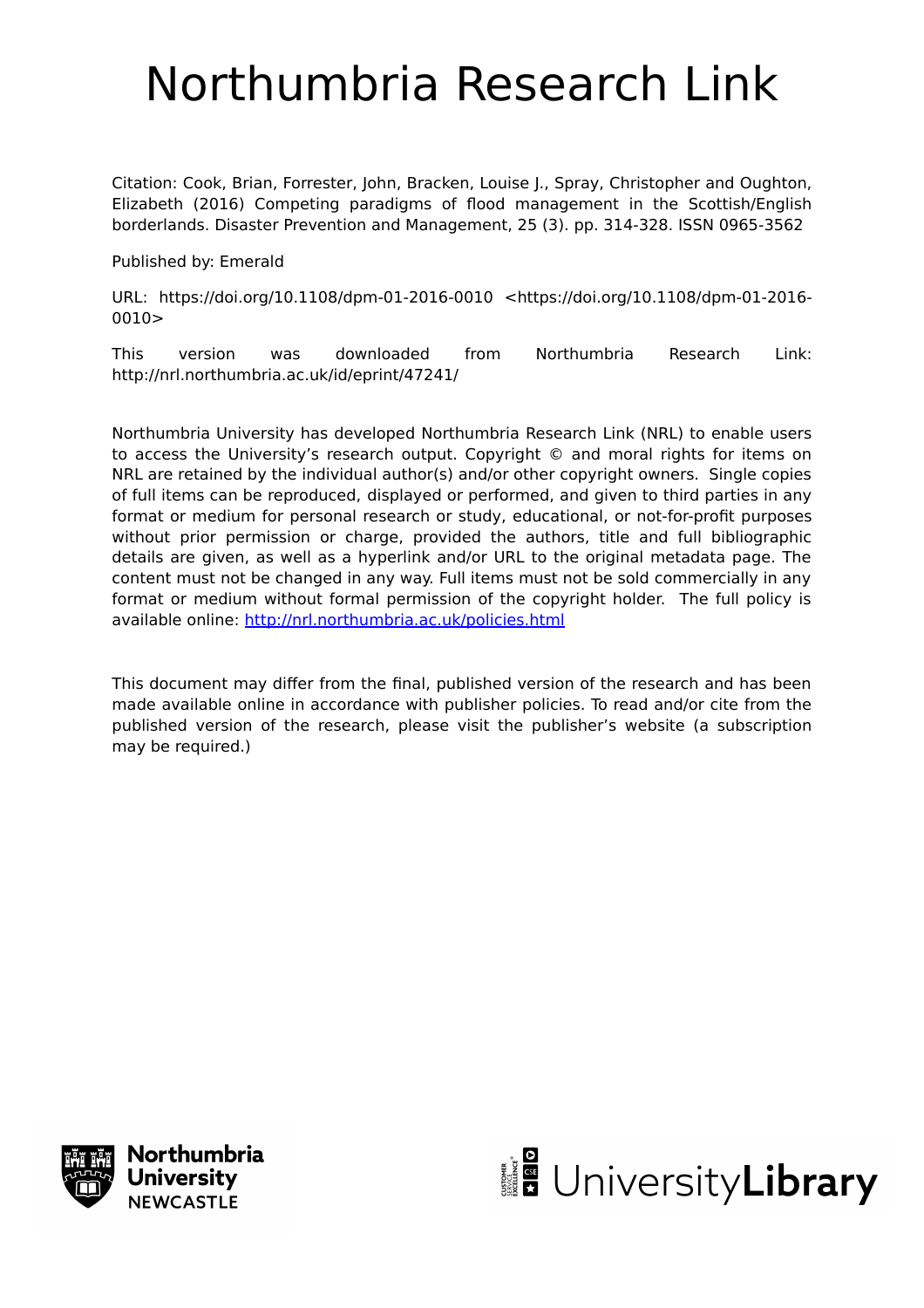**Disaster Prevention and Management**



# **Competing Paradigms of Flood Management in the Scottish/English Borderlands**

|                                   | Journal: Disaster Prevention and Management                                           |
|-----------------------------------|---------------------------------------------------------------------------------------|
|                                   | Manuscript ID   DPM-01-2016-0010.R3                                                   |
| Manuscript Type:   Research Paper |                                                                                       |
| Keyword:                          | Flood, Flood Management, Expertise, natural flood management, Technical<br>Management |
|                                   |                                                                                       |

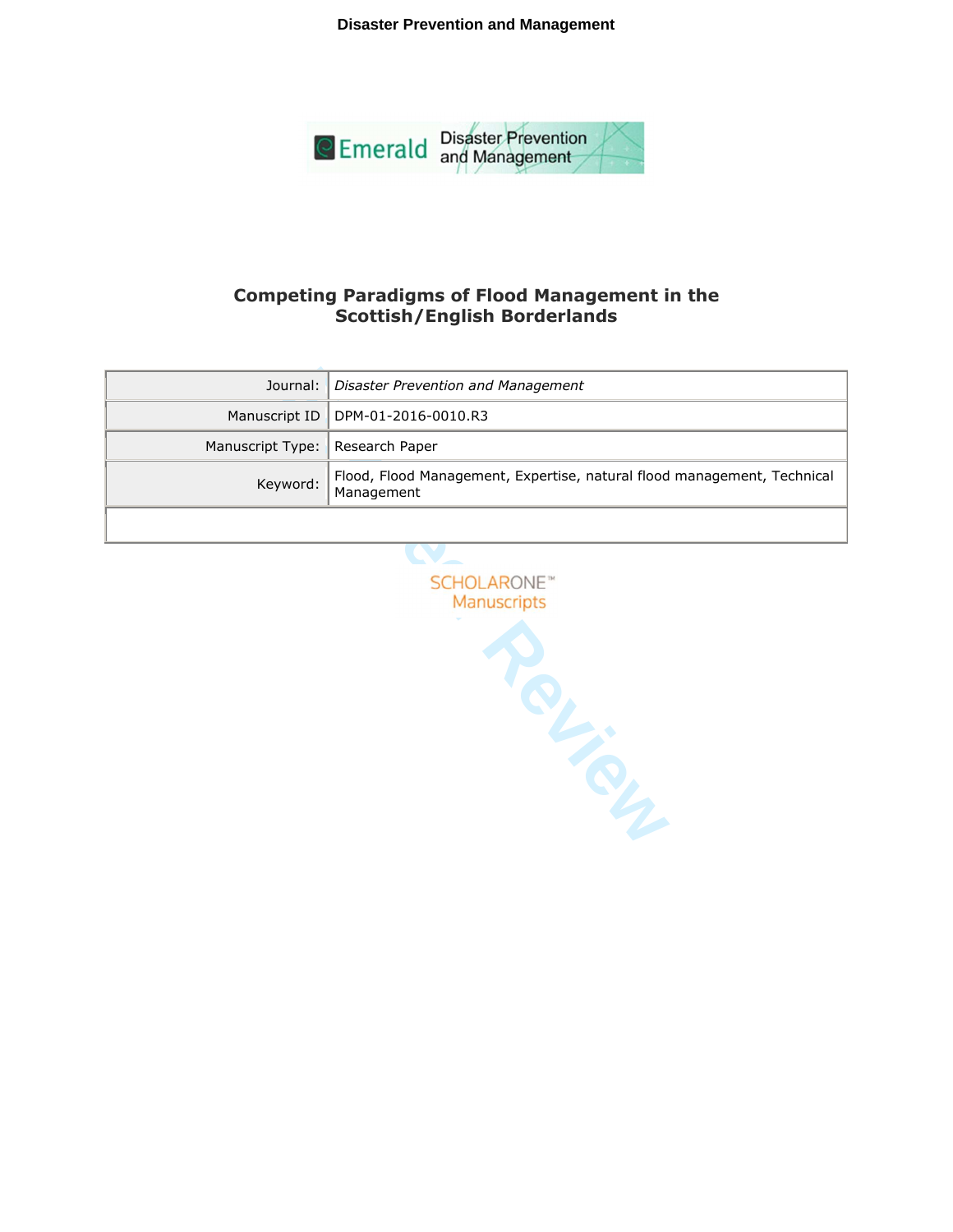# **Competing Paradigms of Flood Management in the Scottish/English Borderlands**

### **Introduction**

pert decision makers, which we contribute through<br>es. We use the idea of 'framing' (Donaldson et al.,<br>roduction of knowledge-practices (Jasanoff, 2004),<br>flood management to the exclusion of what sits ou<br>nalysis of the unde Technical flood management (TFM) is predicated on the physical control of rivers and their catchments. TFM is the dominant form of flood management in much of the world, though alternatives are emerging, with more sustainable options often the aim. Recently, Scotland has emerged as a focal point for innovative alternatives to TFM (Werritty, 2006; Holstead et al., 2015; Rouillard et al., 2015). Currently missing from this discourse are the opinions of expert decision makers, which we contribute through analysis of expert knowledge-practices. We use the idea of 'framing' (Donaldson et al., 2013) as a way of analysing the co-production of knowledge-practices (Jasanoff, 2004), which reinforce a particular form of flood management to the exclusion of what sits outside that framing. Framing enables analysis of the underlying values, assumptions, arguments, and ideas relative to the practices of flood management, as perceived by decision makers. We use tension between sustainable flood management (SFM) and TFM as an entry point (Werritty, 2006), with the effectiveness of natural flood management (NFM) a debate that links these two framings. We situate our analysis amongst recent debate over the sometimes rapid evolution of flood management (Johnson and Penning-Rowsell, 2010; Johnson et al., 2005; Lane et al., 2013; Penning-Rowsell et al., 2014), demonstrating how a dominant framing co-opts an emerging alternative. We conclude that the fundamental change of a sustainable approach (SFM), which is implicit in the use of natural features for flood management (NFM), is made to conform through practices and expectations associated with pre-existing technical management (TFM).

 A predisposition towards technical 'fixes' within the flood management community has been exposed and attacked: in policy (DEFRA, 2004; Environment Agency, 2009; Scottish Executive, 2009; Scottish Government, 2011; Pitt, 2008; DEFRA, 2008), amongst non-governmental analyses and reports (Institution of Civil Engineers, 2001; WWF, 2007a; WWF, 2007b; Cook et al., 2013a), within academic research (Dawson et al., 2011; Lane et al., 2011a; Pardoe et al., 2011; Werritty, 2006; Johnson and Priest,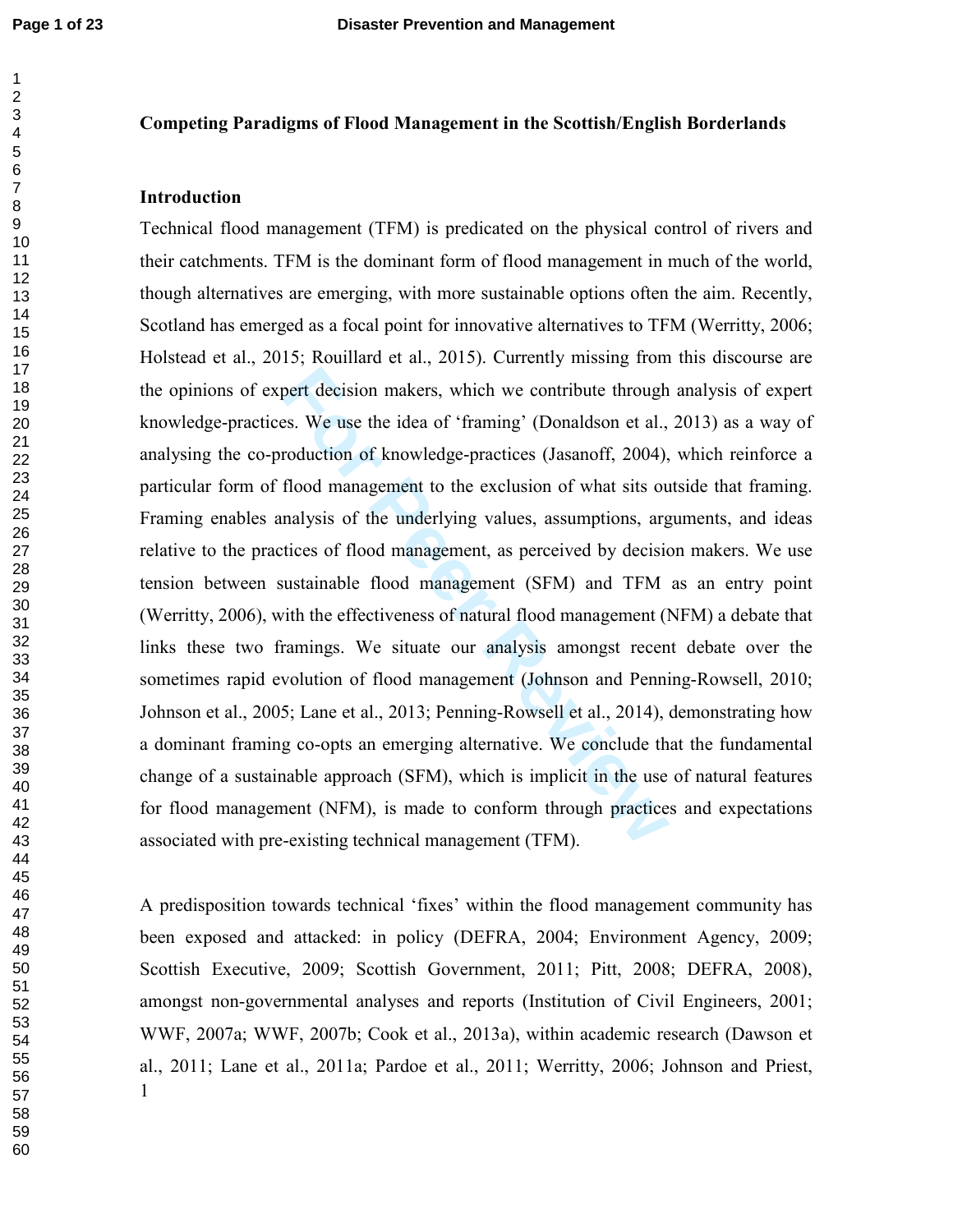2008; Landstroem et al., 2011; O'Connell et al., 2007; Rouillard et al., 2013; Holstead et al., 2015; Rouillard et al., 2015), and through direct experience (Glasgow 2002, English Midlands 2007, Cockermouth 2009, Somerset levels and southern England October 2013 to February 2014). Broadly, this amounts to questioning the prevailing interpretation of what flood management should be, how it should be assessed, and, therefore, how it should be practiced. This discourse implies, and in some cases explicitly calls for, a reframing or re-imagining of flood management (Lane et al., 2011a). Werritty (2006), early to recognise this trend, argued that a 'seismic shift' is taking place in which the "wellestablished reliance on structural defences [i.e., technical flood management] is being questioned and cheaper and more sustainable alternatives are being sought". Ten years following Werritty's analysis, we contribute to this debate through engagement with a small number of influential experts tasked with reconciling evolving demands with preexisting knowledge-practices, using the Scottish Borderlands as a case.

e on structural defences [i.e., technical flood man<br>eaper and more sustainable alternatives are being s<br><sup>2</sup>'s analysis, we contribute to this debate through e<br>fluential experts tasked with reconciling evolving<br>e-practices, Over the last seven years Scottish flood management has evolved rapidly. Philosophically, the Scottish government has endorsed a sustainable approach, in which schemes "must be developed with consideration of catchment processes and characteristics, making all reasonable and practical efforts to enhance the (urban and rural) landscapes' natural ability to slow and store flood water" (Scottish Executive, 2009). Scotland's move toward more sustainable alternatives maps directly on to Werritty's (2006) conclusion: "a weak form of SFM is emerging in England and Wales, but grafted onto an existing paradigm in which structural [i.e., technical] solutions are still privileged". It is this grafting that concerns us, as it implies that the pre-existing root structure remains unchanged (what we refer to as its framing). This accumulation and mixing of potentially incompatible framings (TFM vs./+ SFM), presents an opportunity to explore how flood management is framed and, more broadly, to consider how practitioners reconcile an emerging, critical alternative with pre-existing practices.

Our analysis opens with a definition and discussion of technical, sustainable, and natural flood management (i.e., TFM, SFM, and NFM; see Box 1). We then present findings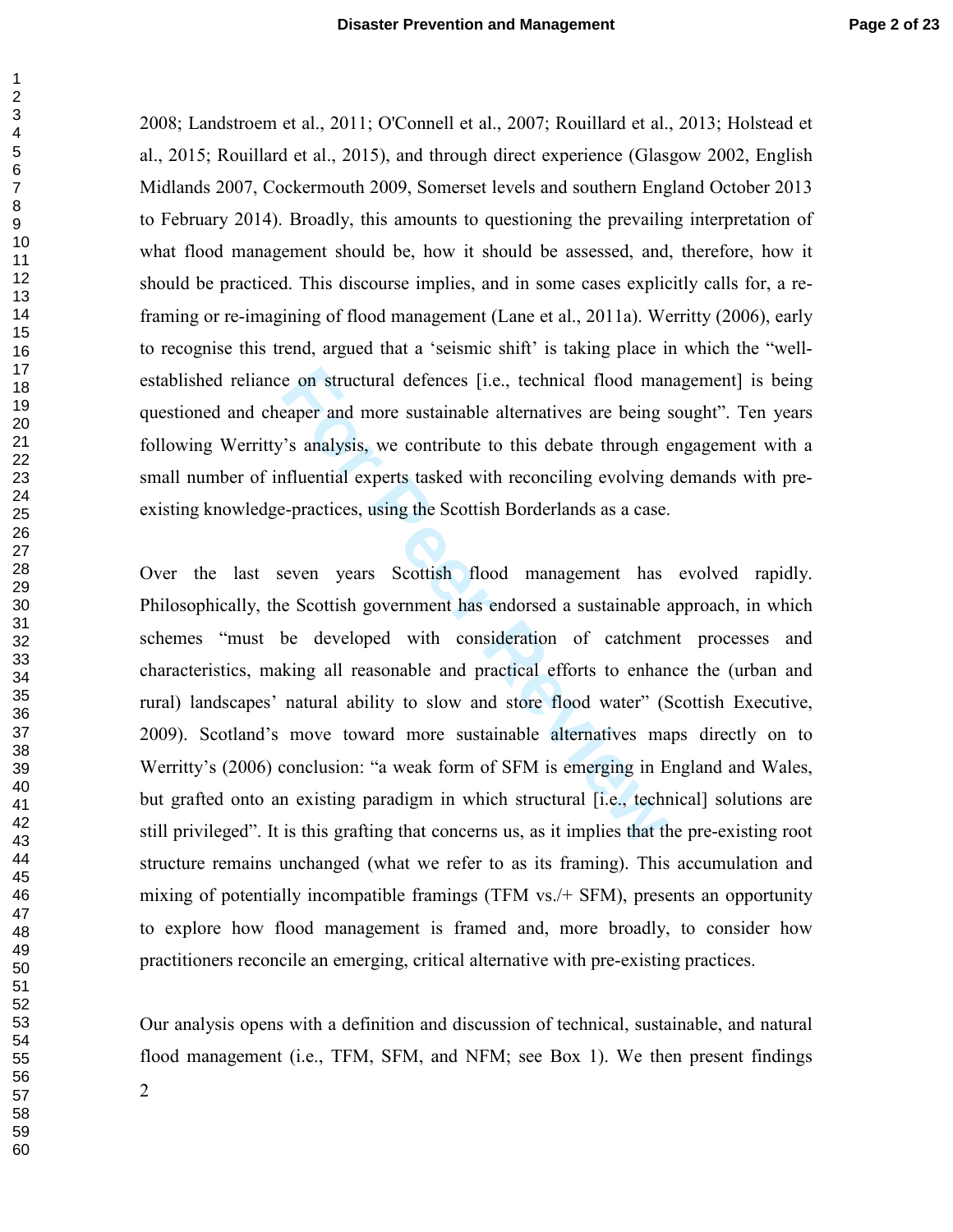from interviews with practitioners responsible for flood management in the Scottish-English Borderlands region. We show that efforts to adapt flood management are encumbered not through open opposition to SFM, but through self-discipline rooted in norms and values associated with TFM knowledge-practices. Even in instances where flood managers are explicitly seeking innovative alternatives, we see TFM reasserted via an underlying framing, in ways that are often implicit or positioned as non-negotiable tenets of 'good flood management'. Complementing recent analyses of Scottish farmer and landholder perceptions (Rouillard et al., 2013; Holstead et al., 2015; Rouillard et al., 2015; Kenyon and Langan, 2011) our analysis helps to explain the persistence of technical flood management. We show that while arguments in favour of sustainability are persuasive, numerous factors belie the ease with which such fundamental change occurs. [**insert Box 1 here**]

# **The co-production of different forms of flood management**

# *The co-production of knowledge-practice*

d Langan, 2011) our analysis helps to explain<br>magement. We show that while arguments in favor<br>merous factors belie the ease with which such ft<br>forecast according to the ease with which such ft<br>of thowledge-practice<br>d accep Despite widespread acceptance that floods are *socio*-ecological hazards, management remains biased towards the physical nature of rivers and floodplains (Lane et al., 2011a; Wescoat and White, 2003; White, 1945; Purseglove, 2015). Whether labelled as technical, scientific, normal, linear, objective, dominant, or as an accounting calculus, floods and their management tend to be interpreted in a specific way that, in turn, shapes what counts and what does not count. This relationship is elsewhere described as the coproduction of knowledge-practice (Jasanoff, 2004; Landstroem et al., 2011), in which the range of imaginable alternatives is constrained. Co-production helps to make explicit the mutually-constituted nature of a framing, which combines assumptions, aims, expectations, studies, and knowledge production with the practices that result from that framing (i.e., dams, embankments, canalisation, but also education campaigns, newspaper editorials, and political activities).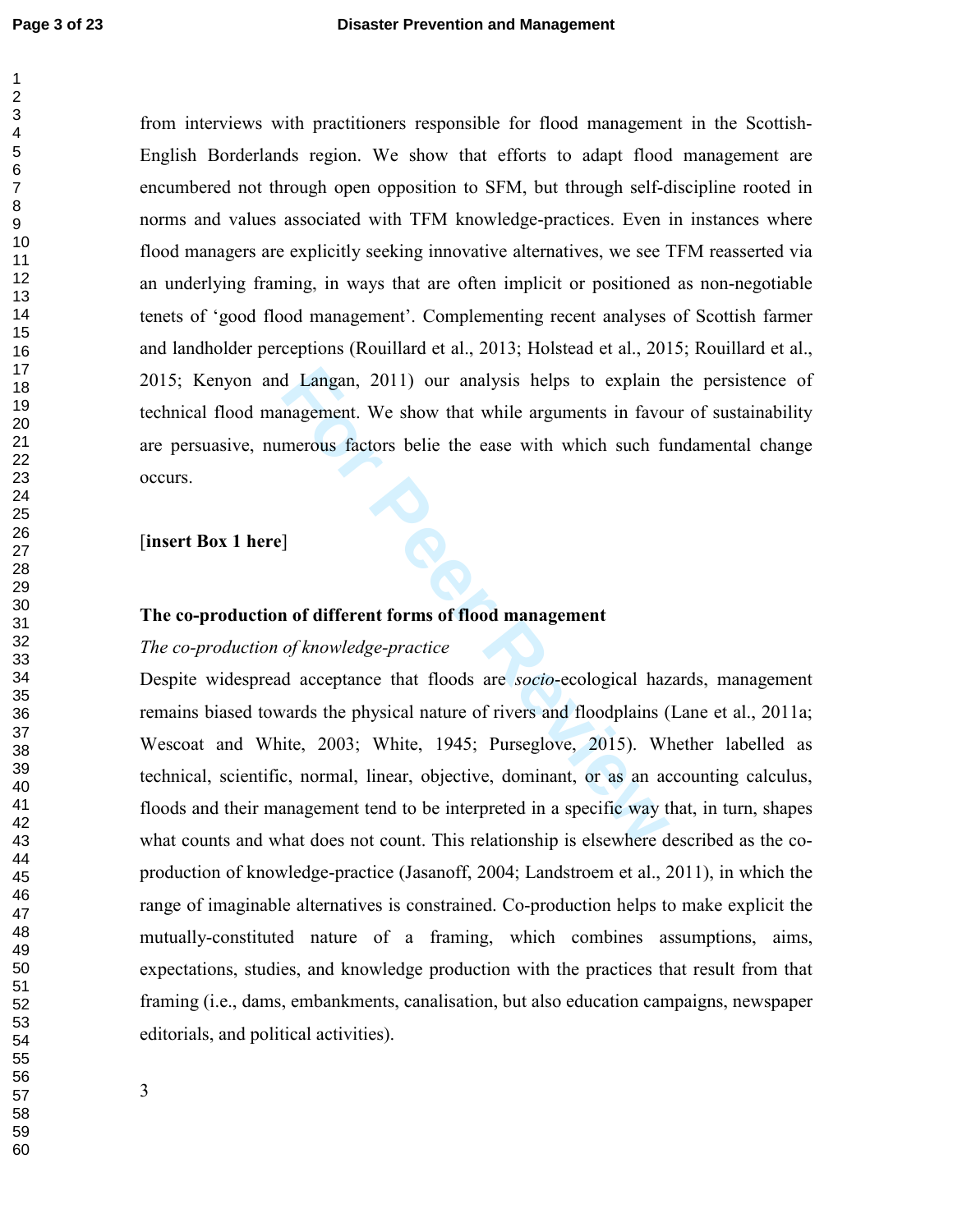The interplay between competing forms of flood management is complex, requiring analysis of the knowledge claims that persist (Whatmore, 2002; Cook et al., 2013b). Persistence is important given the normalisation of 'knowledge-practice' (Foucault, 1977) in which: "power is most effective and most insidious where it is '*normalised'*; where self-expectation, self-regulation, and self-discipline generate compliant subjects who by their own thought, words, and deeds actively reproduce hegemonic assemblages without being 'forced' to do so" (Kesby, 2005). It is the normalisation of TFM, the tensions that arise with SFM, and the materialisation of this tension through attempts to implement NFM that is central to this analysis.

# *The establishment of technical flood management*

at is central to this analysis.<br>
of technical flood management<br>
ming, technical flood management originated with the<br>
totion and export of large-scale technical infrastruct<br>
e, 1945). While technical practices predate this As a dominant framing, technical flood management originated with the US Army Corps of Engineers' adoption and export of large-scale technical infrastructures (Wescoat and White, 2003; White, 1945). While technical practices predate this era, for instance in the Netherlands and lowland UK (Purseglove, 2015), TFM became dominant in the  $20<sup>th</sup>$ century as governments and publics became accustomed to the benefits associated with the physical control of catchments, particularly the profits enabled. Technical flood management can be said to have become dominant, not simply due to its practices, but because of the framing, what is elsewhere termed an 'imagining' (Lane et al., 2011a) or 'logic' (Barry et al., 2008).

A paradigm arose, with associated disciplines, disciplining, and disciples (Kuhn, 1962; Barry et al., 2008), which affirmed and reaffirmed the practices, policies, and existing knowledge of TFM. This deflected critiques by shaping what to count, consider, and admit into the discourse. During this period, earlier efforts to adjust human behaviour to accommodate environmental variability (Wescoat and White, 2003; White, 1945) were replaced with faith in the control of the natural environment (e.g., dams and embankments). Flood management was re-framed as the 'control of rivers' through technical interventions. This marked a fundamental transformation. Success allowed TFM to proliferate, becoming similarly dominant in the UK (Johnson and Priest, 2008;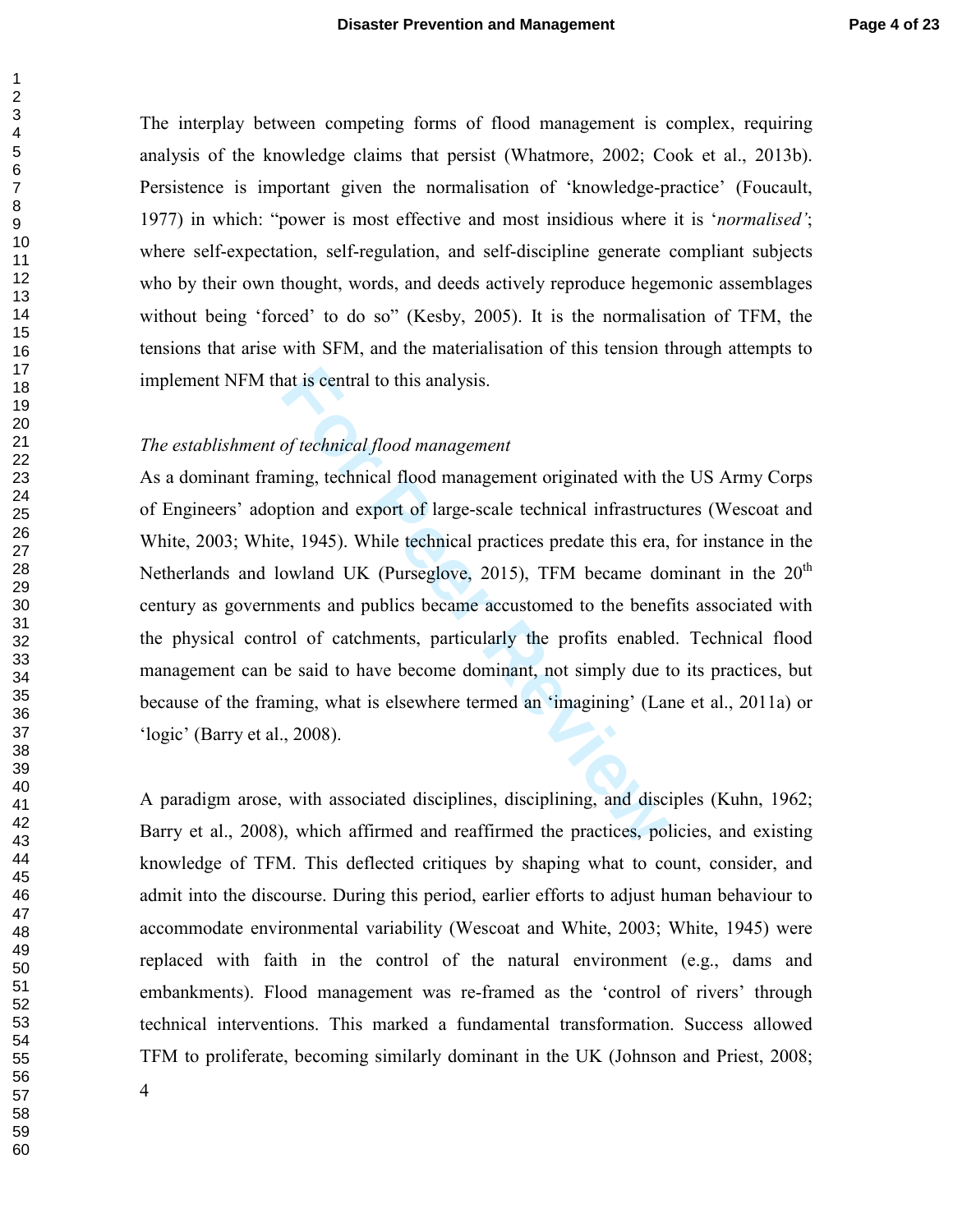Parker, 1995; Purseglove, 2015). With control of rivers as the central objective *and* approach to flood management, the experts in charge were the engineers and hydrologists able to model and predict river behaviour in response to human interventions (e.g., dams, embankments, pumping, river straightening, canalisation).

#### *The emergence of sustainable flood management*

berpetual support because the public becomes accust<br>bin, 1995); 2) technical interventions are 'contagiou<br>unities seek similar protection from floods (Smith a<br>1 done by disconnecting rivers from floodplains out<br>007); and 4 In the US, TFM first came into question around the mid-point of the Twentieth Century (White, 1945) with criticisms taking four main forms: 1) technical management locks governments into perpetual support because the public becomes accustomed to protection from flooding (Tobin, 1995); 2) technical interventions are 'contagious' because up and downstream communities seek similar protection from floods (Smith and Ward, 1998); 3) the ecological harm done by disconnecting rivers from floodplains outweighs the benefits (Acreman et al., 2007); and 4) technical control transfers responsibility from individuals to the state, leading to the subsidy (i.e., through construction of protection measures and the provision of disaster relief) of high-risk private investments by the taxpaying public (Parker, 1995).

If, as White (1945) so presciently argued, "floods are 'acts of God', flood losses are largely acts of [hu]man[s]", then Scottish and UK flood management has historically prioritised *flood management* rather than *flood loss/risk management*. Flood managers have sought technical solutions to socio-ecological problems (Weinberg, 1967) and, in the short term, been successful. But recent floods have prompted researchers, practitioners, and publics to re-frame flood management, advocating socio-environmental sustainability (Dawson et al., 2011; Johnson and Penning-Rowsell, 2010; Johnson and Priest, 2008; Kenyon, 2007; Lane et al., 2011b; Pardoe et al., 2011; Werritty, 2006; Johnson et al., 2007; Kenyon and Langan, 2011).

# *Natural flood management (NFM)*

SFM fundamentally differs from TFM in its aims and in how effectiveness is measured, rather than in terms of the specific interventions employed. To be clear, embankments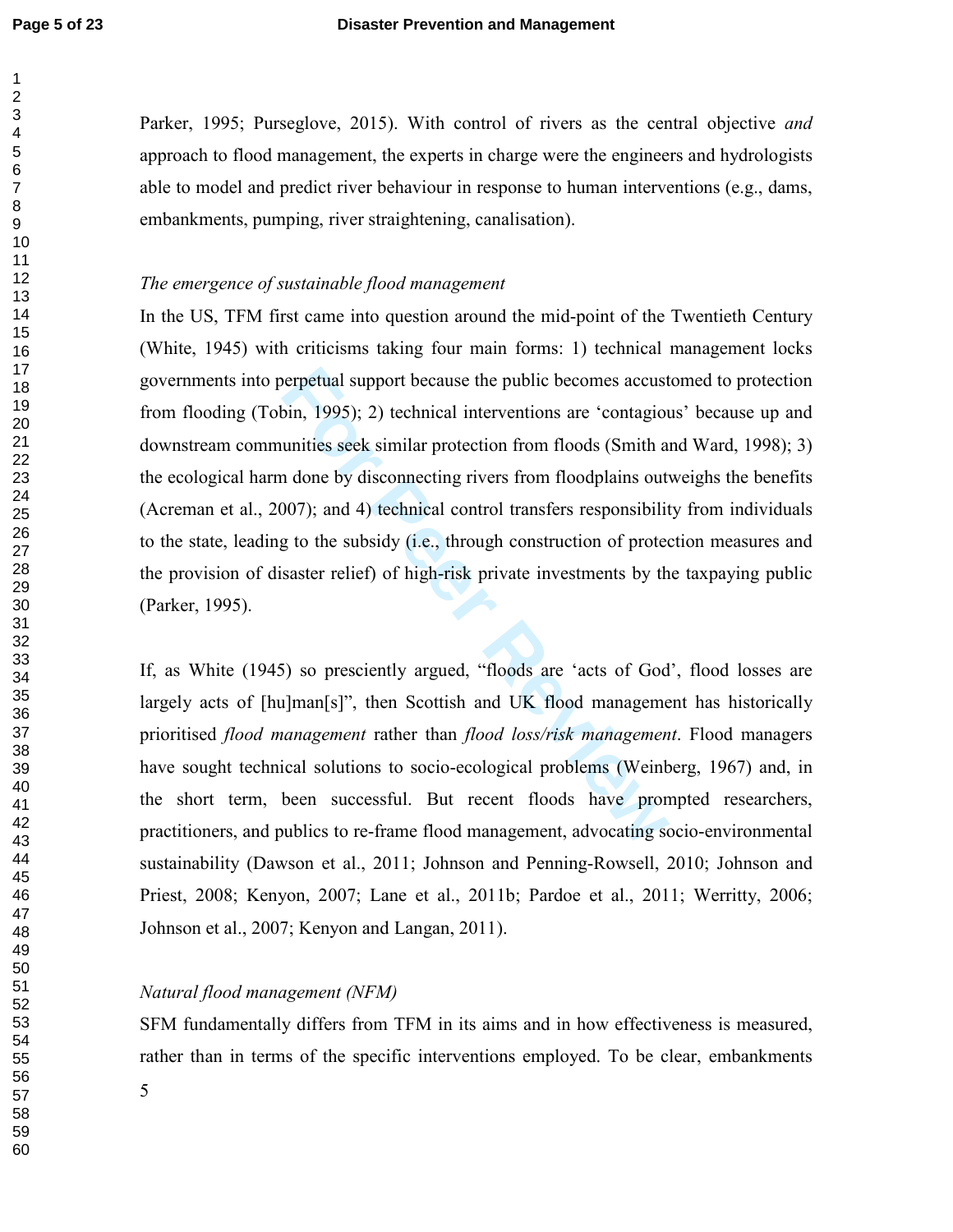and dams will undoubtedly be part of a SFM strategy, but are included only when necessary and not by default. Instead, SFM prioritises risk reduction (Howgate and Kenyon, 2009; Werritty, 2006) rather than affecting the physical flow, height, and extent of floodwaters. This is a subtle distinction, as TFM practitioners would also claim to prioritise risk reduction, but in practice TFM uses the control of river behaviour as a proxy for risk reduction. Entwined within this debate over 'sustainability' is the use of natural features such as wetlands, river meanders, ponds, debris, and woodlands to more naturally, and ideally sustainably, conduct flood management: a group of techniques referred to as Natural Flood Management (NFM) (Pescott and Wentworth, 2011; Howgate and Kenyon, 2009; Pattison and Lane, 2011; Holstead et al., 2015; Rouillard et al., 2015; Pyle and Wentworth, 2014).

row atter Flood Management (NFM) (Pescott and<br>
Form, 2009; Pattison and Lane, 2011; Holstead et al.,<br>
Wentworth, 2014).<br>
I to wider efforts to make space for water (DEFR<br>
mtworth, 2014) or to live with flooding (Institutio NFM is connected to wider efforts to make space for water (DEFRA, 2004; DEFRA, 2008; Pyle and Wentworth, 2014) or to live with flooding (Institution of Civil Engineers, 2001; Pescott and Wentworth, 2011), emphasising land-use as a means of influencing flooding. It is accomplished "through measures such as [the] restoration of upland wetlands, rehabilitation of river channels, and re-forestation" (Howgate and Kenyon, 2009), with the aim of extending flood management into catchments in order to re-shape water pathways (Rouillard et al., 2015). In England, NFM is defined as "the alteration, restoration, or use of landscape features" for the purposes of reducing flood risk (Pescott and Wentworth, 2011), and is increasingly seen as part of a catchment-wide approach (Pyle and Wentworth, 2014). NFM can be divided into four categories: 1) storing water, using ponds, ditches, and reservoirs to intercept water flowing into rivers; 2) increasing infiltration, using forests and other plants to increase soil saturation and evapotranspiration; 3) slowing water, using debris, woodlands, or shrubs to inhibit flow; and 4) reducing hydrological connectivity, using buffer strips and wetlands to disrupt source-pathway water corridors (Pescott and Wentworth, 2011).

NFM is incorporated directly into Scottish policy (Scottish Executive, 2009; Werritty and Chatterton, 2004), and the Scottish, UK, and Welsh Governments have each begun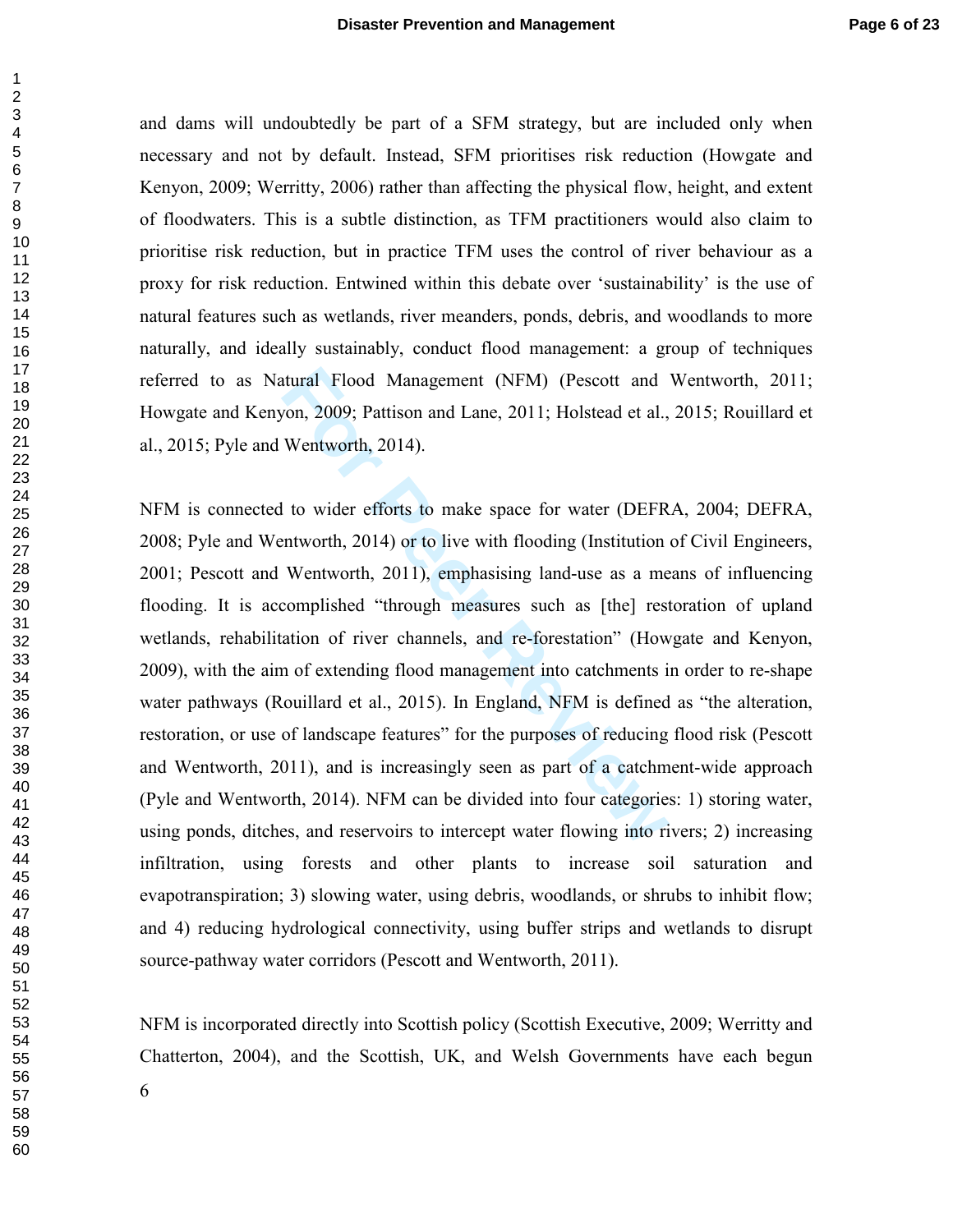emphasising NFM as a part of more ecologically and economically sustainable flood management (Pyle and Wentworth, 2014). In the UK, perhaps the most influential comment on NFM was DEFRA's 'Making Space for Water':

"The results of the strategy will be seen on the ground in the form of more flood and coastal erosion solutions working with natural processes. This will be achieved by making more space for water in the environment through, for example, appropriate use of realignment to widen river corridors and areas of inter-tidal habitat, and of multi-functional wetlands that provide wildlife and recreational resource and reduce coastal squeeze on habitats like saltmarsh" (DEFRA, 2004).

A premise reiterated in the influential Pitt Review (2008):

"One flood defence measure which has proved to be increasingly successful is use of natural processes such as using farmland to hold water and creating washlands and wetlands. Keeping water away from urban areas and slowing its progress to minimize runoff proved successful in the summer".

In the Scottish context, NFM is incorporated into legislation, which aims to adopt flood management that incorporates:

recreational resource and reduce coastal squeeze<br>h'' (DEFRA, 2004).<br>d in the influential Pitt Review (2008):<br>efence measure which has proved to be increasingly<br>ral processes such as using farmland to hold water a<br>d wetland "features and characteristics which can assist in the retention of flood water, whether on a permanent or temporary basis, (such as flood plains, woodlands and wetlands) or in slowing the flow of such water (such as woodlands and other vegetation), those which contribute to the transporting and depositing of sediment, and the shape of rivers and coastal areas" (Scottish Executive, 2009).

Non-governmental organisations are also effusive concerning NFM and the wider adoption of SFM (Institution of Civil Engineers, 2001; WWF, 2007a; WWF, 2007b). In this context, NFM interventions tend to be interpreted as part of a wider agenda to restore wetland biodiversity and to realise multiple benefits from more holistic forms of environmental governance. However, the pervasiveness of *control of water* dominates how NFM is framed. As we will show in the findings below, NFM appears to have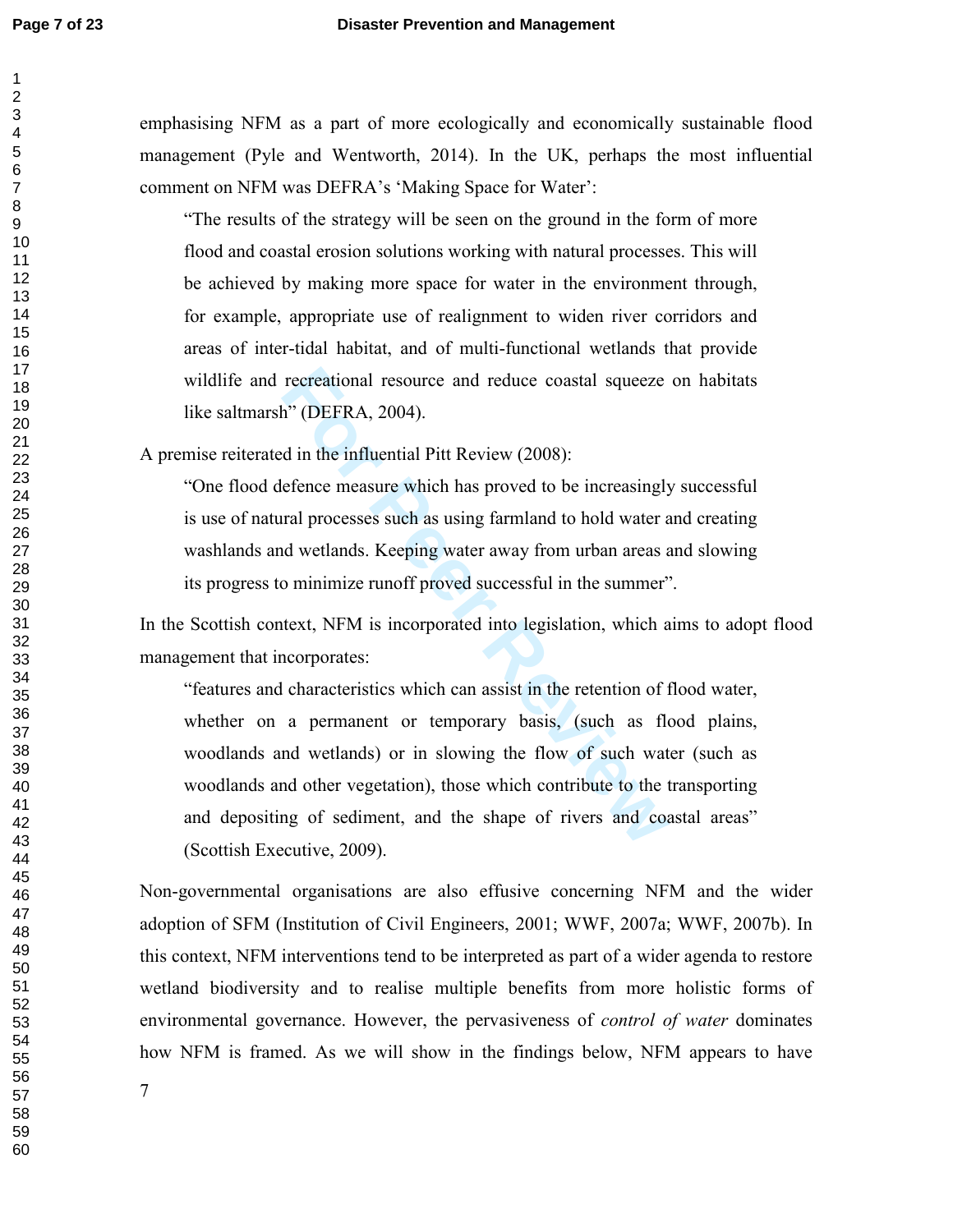become incorporated into the arsenal of TFM rather than as a transition towards a more sustainable form of flood management.

#### **Natural flood management in development and in practice**

#### *Methodology: Scottish expert decision makers grappling with change*

kers involved in shaping and delivering flood risk in. By expert, we mean that these individuals a unding, studying, and assessing flood risk manager of an extremely small group of experts with powns importantly, responsib The research on which this analysis is based was funded by the UK government's Rural Economy and Land Use (RELU) initiative and received additional funding from the Scottish Government. We analysed existing policy and conducted interviews with eight expert decision makers involved in shaping and delivering flood risk management in the Borderlands region. By expert, we mean that these individuals are responsible for decision-making, funding, studying, and assessing flood risk management in the region; they are members of an extremely small group of experts with power over flood risk management and, as importantly, responsibility for engagement and consultation with the public. Semi-structured interviews of approximately sixty minutes were undertaken to explore perceptions of flooding and flood management.

While the sample may seem small, the case study area is sparsely populated (in total approximately 130,000 people across nearly 5,000 sq. miles) with decision making power highly concentrated amongst these specific individuals. Our respondents, then, are not so much a sample representing some wider population, but a significant portion of the experts who direct decision making. This concentration of power is recognised within the literature (Kenyon, 2007), and is well explained by one respondent:

"well, the context in [place name] is eighteen hundred or two thousand square miles, with only about one hundred and ten thousand people in it. It's a very incestuous type of operation. Everywhere you go you meet the same people and therefore there's a much greater scope for individuals to have influence" (Government Agency:  $07/2011$ )<sup>1</sup>.

This view is echoed throughout the interviews and speaks to the influence of a small number of experts. We utilise discussions over NFM to show how decision makers are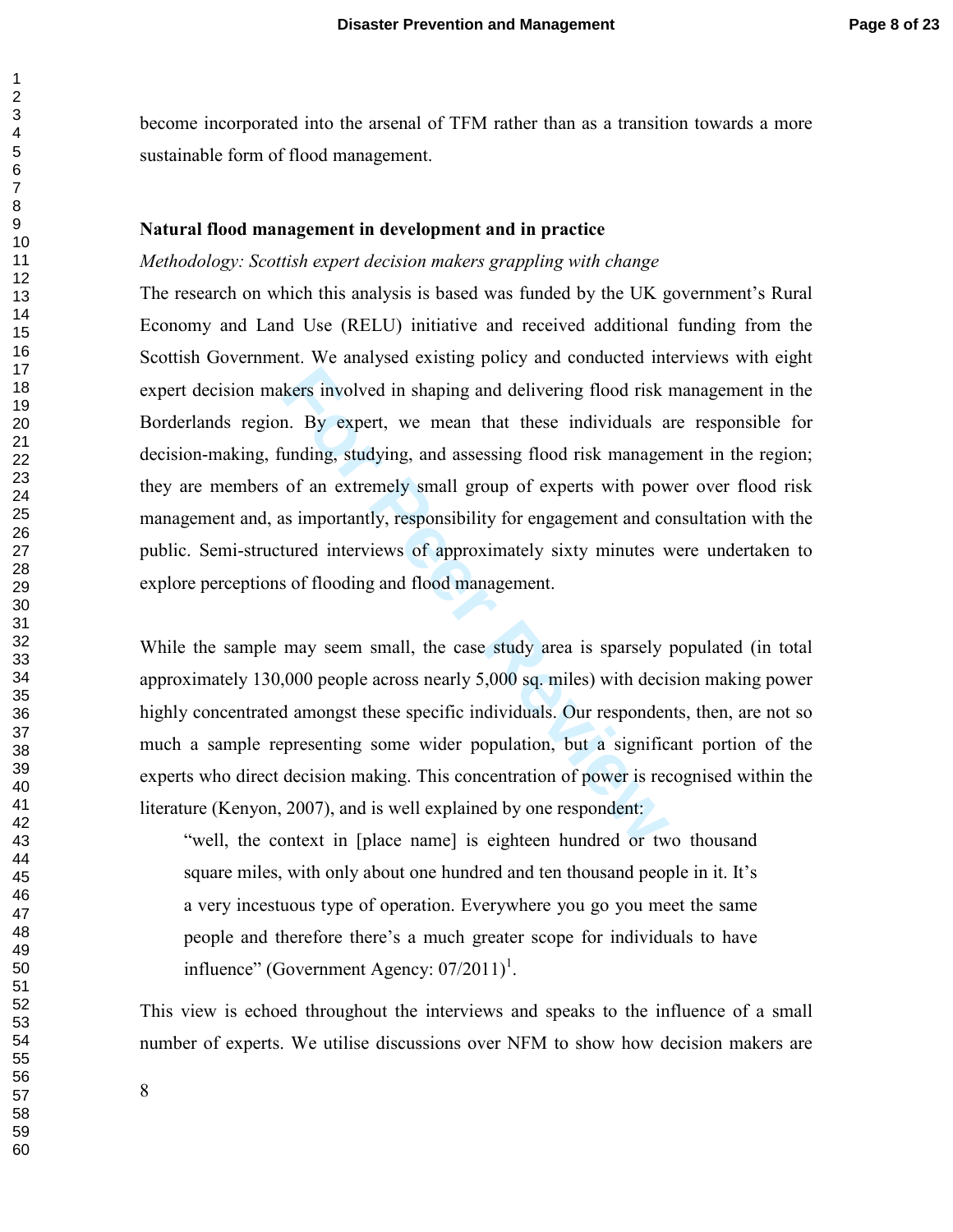$\mathbf{1}$ 

grappling with flood management. The interviews were analysed as part of a mixedmethods approach (see Forrester et al., 2015 for a discussion of the methodology). The responses given by the interviewees are divided into three interrelated themes: 1) NFM perceived as a good, albeit, contested idea; 2) NFM characterised as a socio-political concept; and 3) NFM viewed as 'scientifically uncertain' in terms of its ability to affect river behaviour.

#### *Finding 1: NFM as a 'good but contested' idea*

Amongst the respondents, the prevailing interpretation of NFM is that it is a good but contested concept. One respondent provided a representative assessment

"it's a good idea, a great principle, the idea that there'll be multiple benefits. The concept that people can have this impact and should be looking to reverse it all makes perfect sense. It is a great concept and approach" (SEPA: 06/2011).

Despite a positive view of NFM, each respondent spoke of uncertainty surrounding its effectiveness. For example, a respondent leading a number of projects that incorporate NFM stated that resistance to this 'good idea' is widespread and, unfortunately, limits opportunities for application.

ondents, the prevailing interpretation of NFM is th<br>One respondent provided a representative assessmer<br>dea, a great principle, the idea that there'll be multip<br>that people can have this impact and should be<br>1 makes perfect "[It's] a shame because I think that would really help, you know, to make this more mainstream, because it's very cost-effective. For example the work we're doing in [place], we've spent about three hundred thousand pounds to date. We've got approval to spend up to about six hundred thousand pounds. But a traditional flood scheme is going to cost three and a half million. Compared to that, [NFM] is far more cost-effective and practicality-wise it's far better than trying to build flood walls in people's back gardens, which was a non-starter" (Government Agency: 07/2011).

Respondents appeared to like NFM in principle, but several were hesitant because it does not correspond with their understanding of what flood management is. Furthermore, the respondents struggled to reconcile their personal, technically-validated expertise with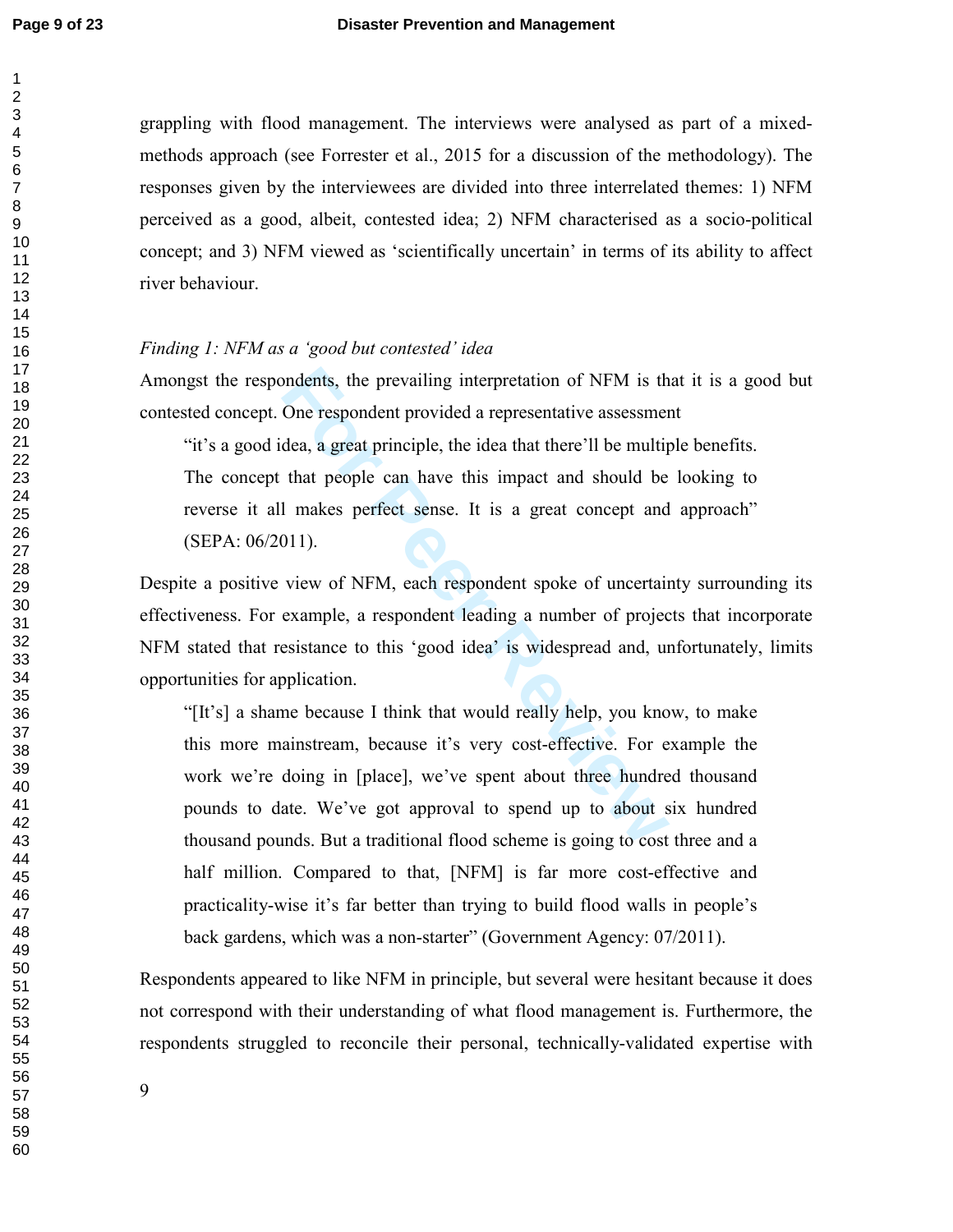NFM, which challenges many associated assumptions. As a way of dealing with this discordance, respondents advocated a refinement of existing approaches. In this way, rather than challenge TFM, NFM is made a contributory element of existing practices. Echoing Werritty's (2006) grafting analogy, and *leaving the underlying framing intact*, one respondent explained: "it's only one very small piece of the overall picture for flood risk management" (SEPA: 06/2011).

#### *Finding 2: NFM as a socio-political concept*

espondents, a critical aspect of NFM is that it does negst the professional flood management community:<br>
Fe. Respondents associated NFM with 'popular' (i.e.<br>
ion, reconnecting rivers to floodplains, nature<br>  $\nu$  be 'more n According to the respondents, a critical aspect of NFM is that it does not correspond with expectations amongst the professional flood management community: it is deemed to be from another sphere. Respondents associated NFM with 'popular' (i.e., public) initiatives like river restoration, reconnecting rivers to floodplains, nature conservation, and allowing rivers to be 'more natural'. This characterization portrays NFM as an 'environmental issue' rather than as scientific. Public support for NFM, in this context, is interpreted as well-meaning but largely naive due to a misunderstanding of flood management: meaning a disconnection from an understanding of the physical nature of river systems and the control of flood waters. During one exchange, a respondent who regularly interacts with members of the public explains this view. When asked about support for NFM, they explain that members of the public are:

"putting it forward the whole time. Which is their role and their job, and it's our job to look a bit more objectively at those" (SEPA: 06/2011).

The socio-political basis of NFM emerges most often with reference to Scottish legislation, which acts as a touchstone for debate over SFM. One respondent explained:

"legislation will require that we see much more of that type of work [i.e. NFM] going forward in catchments so that we have a greater variety of measures being used to tackle flooding than we have used in the past" (Local Government 06/2011).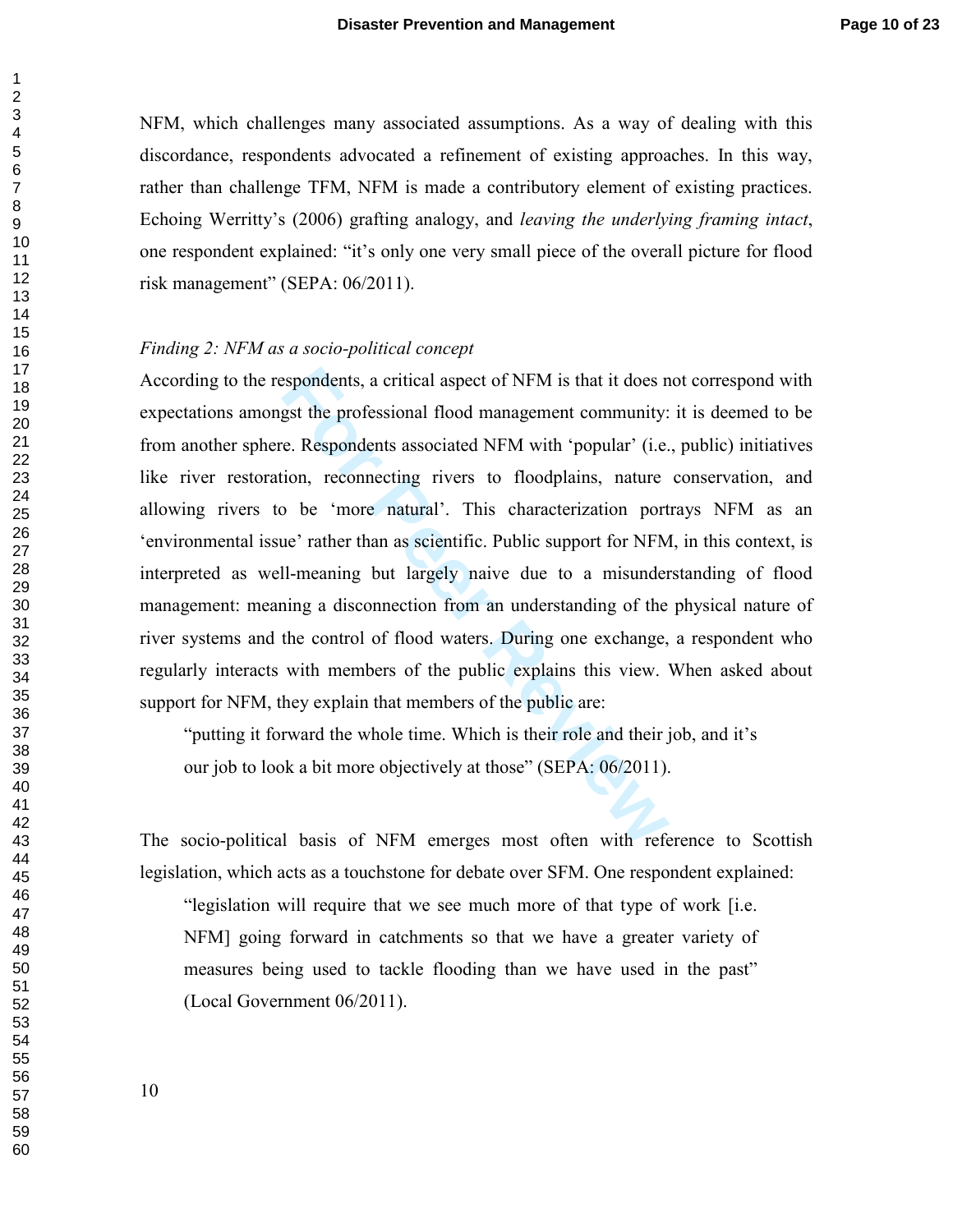Another explained how the Scottish government came to endorse NFM, describing the development of the Scottish Flood Risk Management Act (Scottish Executive, 2009). NFM is portrayed as a 'cause' championed by groups from outside the flood management community: NFM

"was being proposed very heavily as part of the bill by the very successful environmental lobbying by [name of specific environmental NGOs]" (Academic & Government Advisor: 06/2011).

As a result of the lobbying, the Scottish government is said to have incorporated SFM into policy with the aim of 'working with nature': that is, by adopting NFM.

**Example 18 and Solution** 2 and Solvetter and Solvetter and Solvetter and Solvetter and Solvetter and Peer Reviewend Be flood management community, tions are no longer justified. He stated that NFM re [...] because costs a Providing an economically-driven assessment of the English government's efforts to adopt more sustainable flood management, one respondent explained that NFM will eventually be accepted by the flood management community, primarily because expensive interventions are no longer justified. He stated that NFM

"will get there [...] because costs are such that we're going to have to do more of this. You know, we can't afford big flood schemes anymore, so the time will come" (Government Agency: 07/2011).

Returning to NFM's social backing, one respondent described the tension between the public interests behind NFM with those of individuals responsible for flood management, explaining that NFM is

"kind of common sense. You are returning the systems to a more natural state whereby floodplains are allowed to flood. You know, so it's quite a lot of common sense and that is the point: that there isn't a lot of science behind it (NGO: 04/2011).

NFM is made to sit apart from what is considered scientifically legitimate: not fulfilling the standards to which flood management is judged. This is not to suggest that alternate opinions are disregarded; the respondents clearly value public opinion, but they maintain a division based on a hierarchical interpretation of legitimate 'evidence', which for them places scientific and economic figures above personal and public perceptions. The debate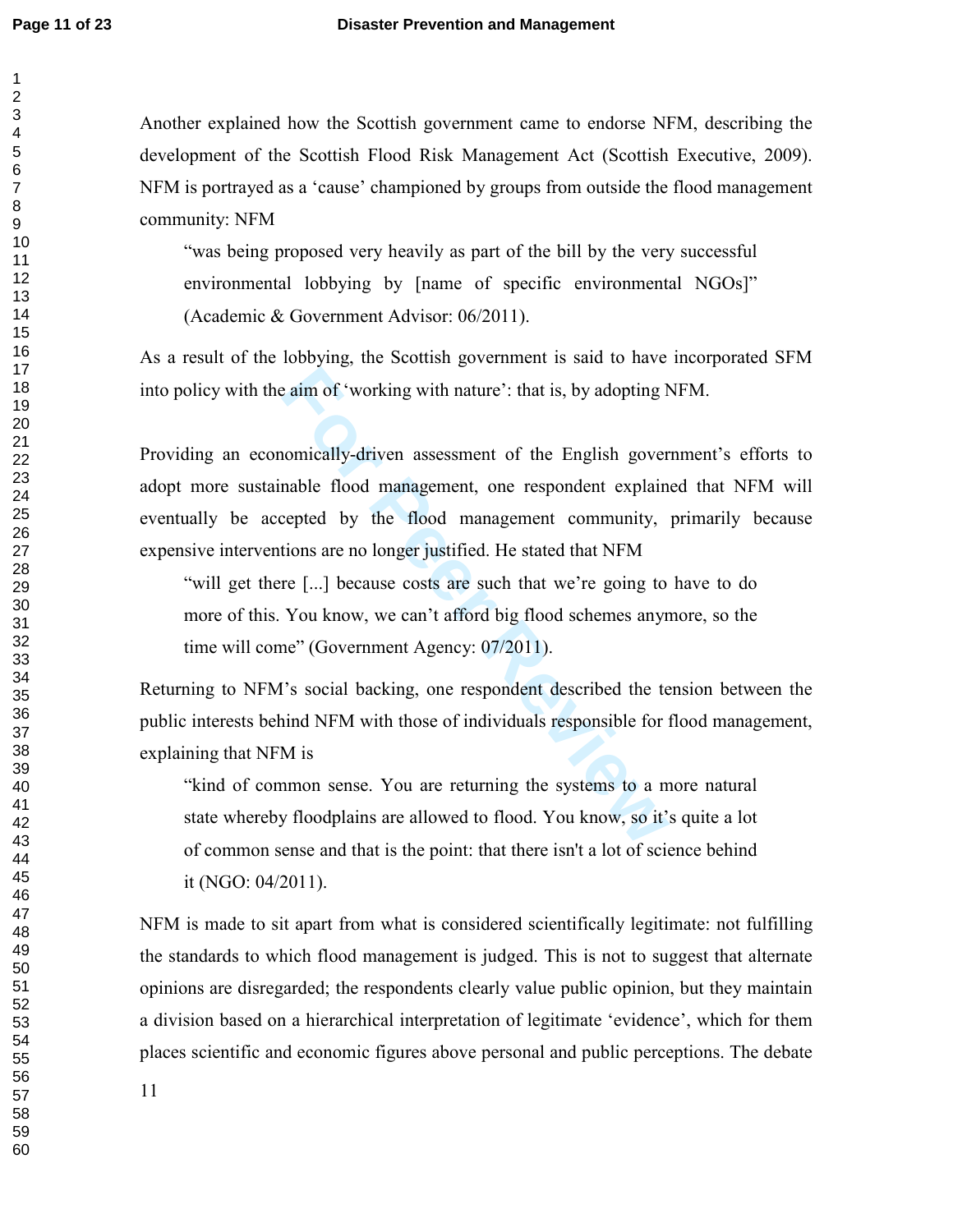over NFM, then, is not strictly a science-policy debate, but construed as a debate between a scientific framing relative to a public or political movement.

#### *Finding 3: Knowledge of NFM is scientifically uncertain*

tantiated. The respondents state repeatedly that 'r<br>FM, particularly in relation to attenuating peak f<br>
"there's not that much evidence [for] how effect<br>
EPA: 06/2011) and go on to argue that analyses are<br>
make any judgeme For the respondents, NFM is interpreted as uncertain and unlikely to affect flood frequency, inundation, or flow at the catchment scale. The respondents emphasise that NFM is unlikely to affect large-scale flood events. Even those who are disposed towards NFM communicate growing exasperation with advocates of NFM, characterising the concept as unsubstantiated. The respondents state repeatedly that 'no one knows' the effectiveness of NFM, particularly in relation to attenuating peak flows. Respondents typically state that "there's not that much evidence [for] how effective those kinds of approaches are" (SEPA: 06/2011) and go on to argue that analyses are underway, but that it is too soon to make any judgements. The need for evidence is, more accurately, reference to a type of evidence that corresponds with what is expected and with what has traditionally fulfilled expectations.

"From the [government department]'s perspective, it comes down to cost benefit analysis. Like it or not, it's a fact of life and the farmers kind of accept that the cost-benefit analysis from at least the ones that are done by the [department] don't particularly add up to protecting agricultural land" (Government Agency 2: 05/2011).

This view alludes to the persistence of scientific metrics and to the role of scientific and economic evidence in determining what is effective. The uncertainty with which the respondents characterise NFM is often explained with reference to either science or to scientific method, for example:

"natural flood management? Well, yes, sounds good but where's the science behind it? We shouldn't really be adopting this thing until we understand exactly how it works and because instead of decoupling flood flows you could actually be having the opposite effect if you don't understand the full impacts of the interventions that you are taking" (NGO: 04/2011).

 $\mathbf{1}$  $\overline{2}$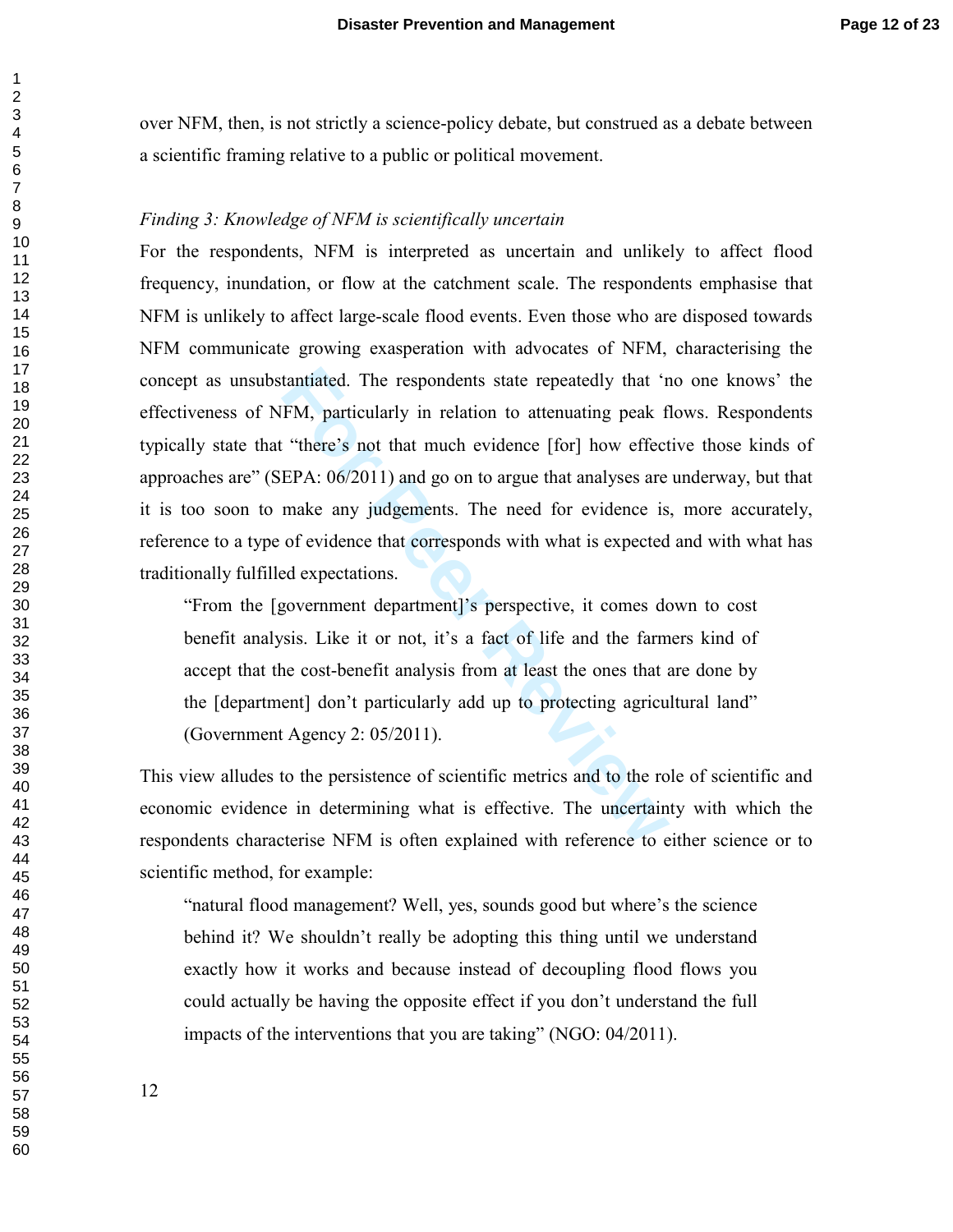Yet another respondent characterises scientific evidence as a precondition. The respondent argued that assessing NFM and flood management more generally meant measuring the ability to control river behaviour by affecting 'the flood hydrograph':

"There are certainly interventions where you can show at a small scale that it has an effect on the flood hydrograph, that I'm absolutely convinced of and there are examples of that, but I go along with DEFRA's view that once you start taking it up to the catchment, there is very little to show that at the catchment scale – so far – these actually have a demonstrable effect" (Academic & Government Advisor: 06/2011).

Example 1 and the discussions of SFM, the respondents<br>
in wider discussions of SFM, the respondents<br>
support, but that they are interpreted as part of<br>
impaired by a searcity of 'legitimate' evidence.<br>
result, NFM is unjus In summary, within wider discussions of SFM, the respondents show that NFM interventions have support, but that they are interpreted as part of a socio-political movement that is impaired by a scarcity of 'legitimate' evidence. For some of the respondents, as a result, NFM is unjustified. Others, who appear more optimistic concerning NFM, explain this lack of scientifically valid information with reference to a deep hold of a framing that disciplines the flood management community. This view was represented in a reflexive assessment of river managers.

"It's got limited take-up because when you analyse this type of approach it's difficult to demonstrate the benefits. It's hard to show that by putting in six leaky ponds and some willow strips and some grass and things that you're actually going to reduce the flood peak by three hundred millimetres. We have got quite a quantitative, risk averse culture within the [government] department; it likes to base things on analysis: what they call 'sound science'" (Government Agency: 07/2011).

Respondents, despite nominal openness toward NFM and sustainable management, appear to revert to preconceptions associated with TFM. The findings suggest that, for this group of practitioners in this location, TFM remains a key influence by providing the basis for assessing the legitimacy of alternatives. Most importantly, despite policy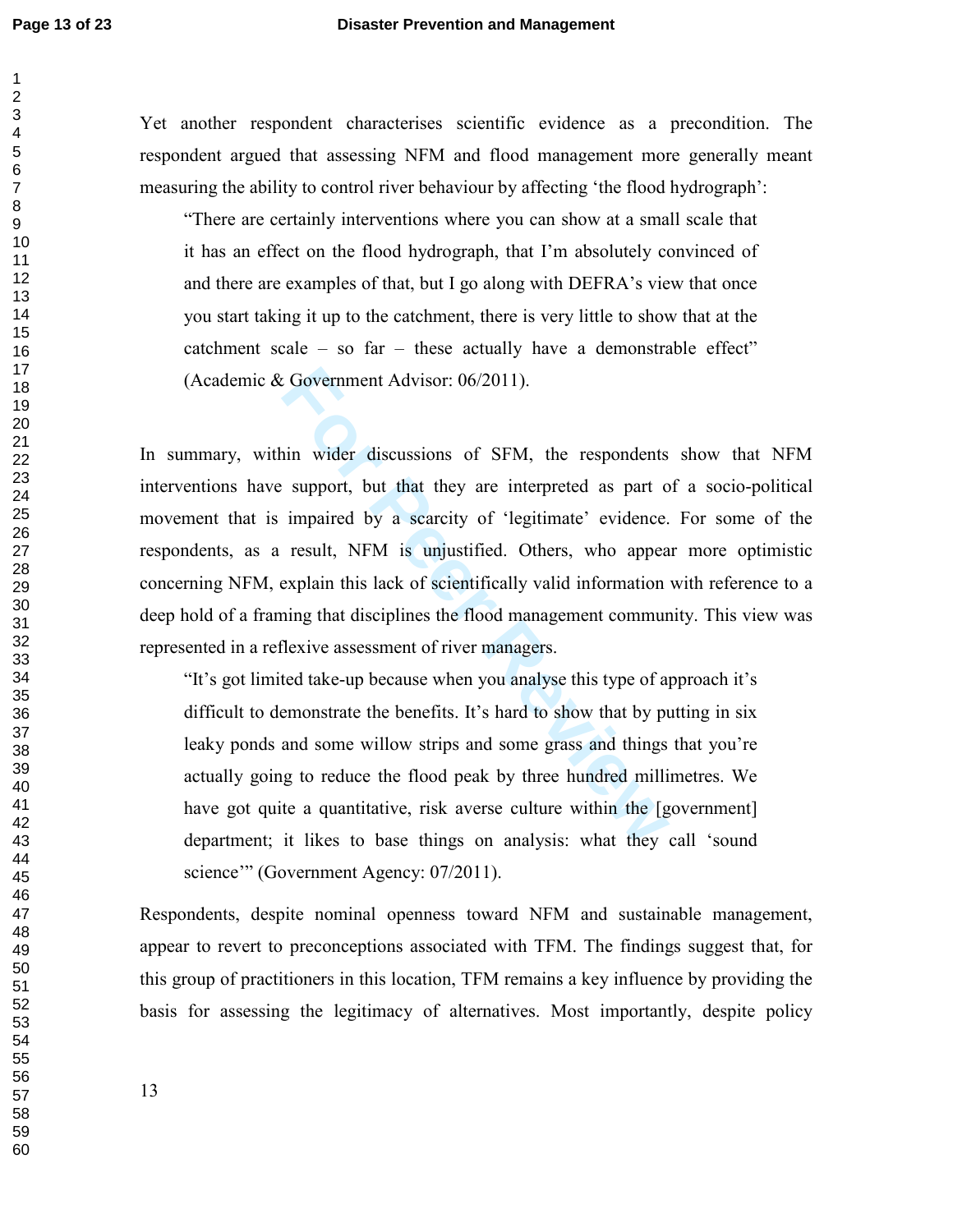changes and openness towards alternate flood management, NFM is challenged using an institutionalised and often internalised framing.

#### **Discussion: what knowledge 'counts'**

minant by shaping the context in which SFM in this admittedly small but influential sample<br>erent framing underlying SFM, and brought to the f<br>eived as outside or 'overflowing' the realm of pr<br>2013). The flood management ex Our analysis shows that SFM and NFM are being judged using criteria, knowledge, and expectations associated with TFM (i.e., the framing). This is most clear with reference to the effect of NFM interventions on the stream hydrograph, but is most significant with reference to *the need for evidence* and *what is accepted as legitimate evidence*. TFM, then, remains dominant by shaping the context in which SFM is considered. The respondents, from this admittedly small but influential sample, show that the fundamentally different framing underlying SFM, and brought to the fore through debate over NFM, is perceived as outside or 'overflowing' the realm of professional practice (Donaldson et al., 2013). The flood management experts have responded to this situation by developing tests and demonstration sites, with the aim of calculating the impact of various NFM interventions, but the most trusted metric remains the ability to affect river behaviour, rather than attempt to alter or amend the human-environment relations that produce risk. What is evident is a paradigm (Kuhn, 1962) of flood management that is coproduced by a science-based assumptions, by historical practices, by a concentration of power, and by pre-existing institutions, practices, and expectations.

The default assumption amongst our respondents remains that flood management is the affecting of river behaviour. With emphasis on river behaviour, White's (1945) differentiation between 'flood management' and 'flood loss/risk management' resurfaces. What these practitioners show is that, in the parlance of the flood management community, if Risk  $=$  (Hazard) x (Vulnerability), then there is a bias towards 'Hazard' relative to 'Vulnerability'. Thus, the technical framing biases management by prioritising control of flood waters at the expense of considering flood risk.

 Bias towards the physical behaviour of water undermines the potentially radical contribution of SFM by obscuring the possibility that the effectiveness of flood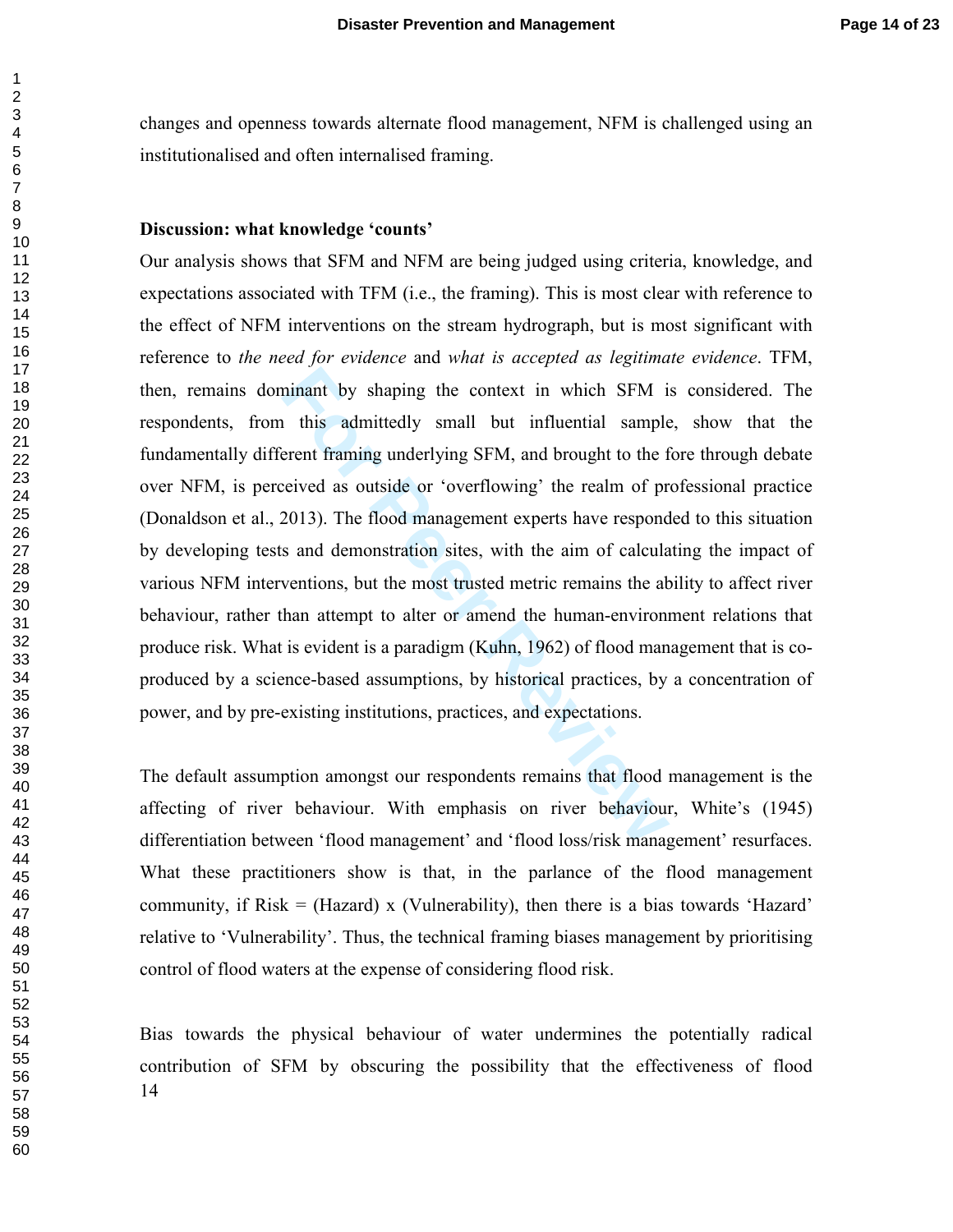$\mathbf{1}$ 

management may be assessed using different criteria (i.e., vulnerability through behavioural change). For example, *if NFM interventions (e.g., plant riparian woodlands) prompt changes to human perception (e.g., accept periodic flooding) and to human behaviour (e.g., making structures more flood resilient), flood risk/loss may be reduced without any change to river behaviour.* However, such a situation would require a reimagining of what flood management is. Most importantly, at present, the effectiveness of such an intervention as framed by TFM would be nil because the framing prioritises physical measures of river behaviour.

# *Experts and the public in the context of flood risk*

*blic in the context of flood risk*<br>of expert decision makers are critical for unders<br>forms of flood risk management: a necessary con<br>r, community, and landholder perceptions (Hols<br>yon, 2009; Rouillard et al., 2013; Rouill The perceptions of expert decision makers are critical for understanding efforts to develop alternate forms of flood risk management: a necessary complement to recent analyses of farmer, community, and landholder perceptions (Holstead et al., 2015; Howgate and Kenyon, 2009; Rouillard et al., 2013; Rouillard et al., 2015; Spray et al., 2009; Kenyon and Langan, 2011). Practitioners are especially important in this case, in which it appears that policy has evolved only to leave decision makers to reconcile existing expectations with interventions that do not align with professional standards.

While flood managers are essential stakeholders, they are also highly disciplined (Cook et al., 2013b). Their authority is connected to existing practices, which during periods of change or controversy, places them in a precarious position. If all that was needed was refinement of current practices, practitioners would be ideal leaders, but the potential discordance implied by SFM suggests that the emerging debate is a fundamental critique of existing practices. For the respondents, the technical framing provides a stable basis for consistent and fair management, but the 'stickiness' (Waylen et al., 2015) of the framing requires further consideration.

If flood management is undergoing upheaval in line with that proposed by Werritty (2006), then those accustomed to applying TFM will be significantly affected if/when it is replaced. It should be expected that their dependence on the existing framing would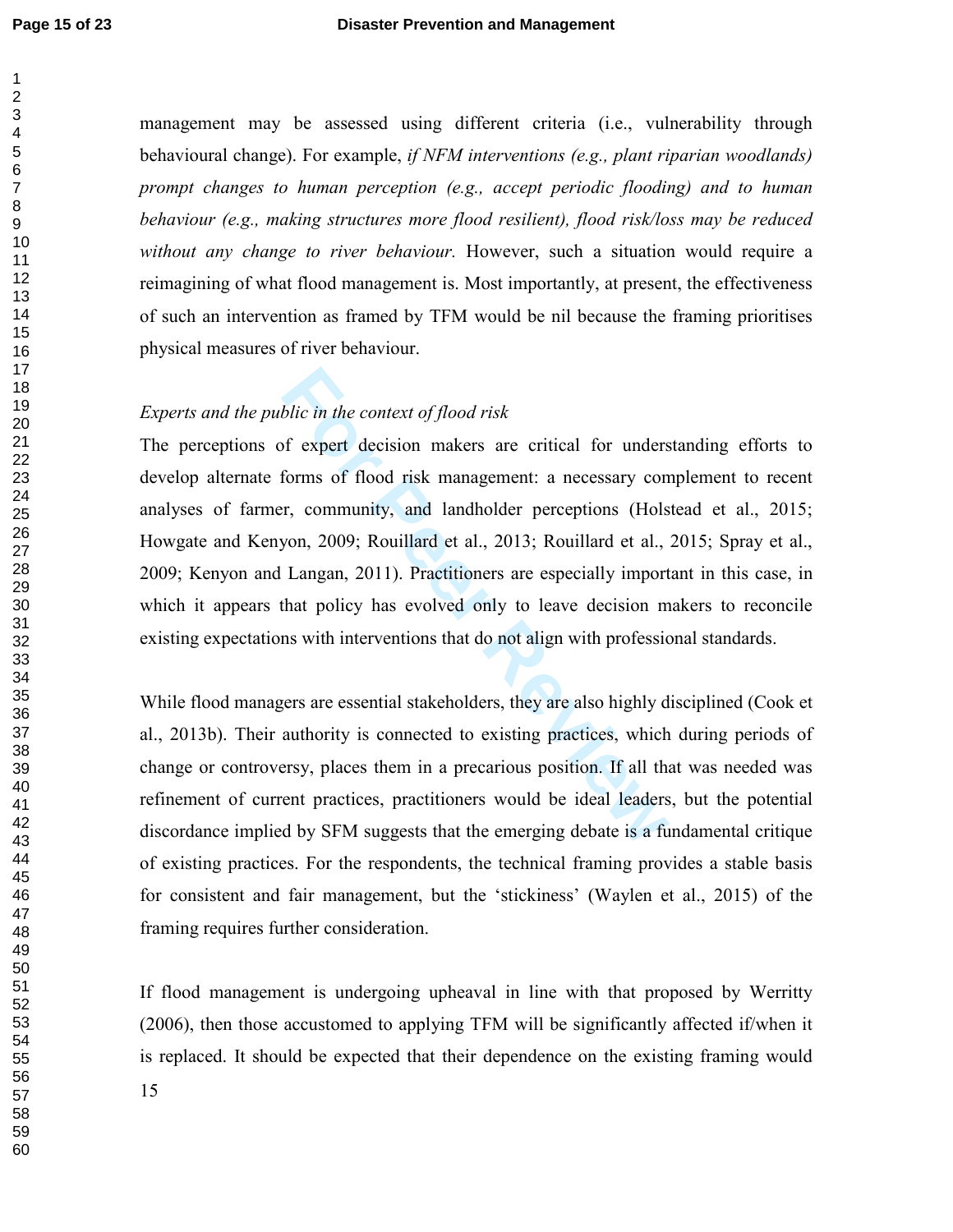generate scepticism and resistance toward the legitimacy of an alternative (Kuhn, 1962). This resistance is not emotional or self-serving; instead, it is rooted in logic, rationality, and the desire to continue 'doing a good job' (Johnson et al., 2007), and is therefore a much more challenging barrier. Recent flood disasters in Scotland and England have drawn attention to flood management and to debates over alternatives. While these debates centre on practices such as dredging and embankments, they are also rooted in values and, less explicitly, in assumptions concerning what flood management is or should be.

# **Conclusion: the future of flood risk management**

**Formal EXEC SET Altertary and Set Exercise State Internative of the type of debate that arises when a fremometed as an alternative to an existing, technical ficent floods and calls to improve management, furthat the indiv** This case is an example of the type of debate that arises when a framing founded on sustainability is promoted as an alternative to an existing, technical framing (Johnson et al., 2007). With recent floods and calls to improve management, further debates loom. Our case shows that the individuals practicing flood management, as well as their framing, should be incorporated into the growing literature exploring flood management. Despite Werritty's (2006) suggestion that SFM is part of a reconfiguration of flood management, we observe that there has been little movement in the practices of these decision makers, though a receptiveness towards critiques of TFM is evident.

 Johnson, Penning-Rowsell, and colleagues (Johnson and Penning-Rowsell, 2010; Johnson et al., 2005; Penning-Rowsell et al., 2014) have contributed greatly to discussions of floods and policy change, addressing the common assumption that disasters trigger fundamental changes to policy and practice. Lane et al. (2013) have responded by problematizing the assumed 'revelatory' role of disasters, arguing that risk researchers must focus equally on the ability of systems to reproduce themselves. Lane et al. (2013) argue that the periods 'in between' events are at least as important as specific disasters because of the consolidation of knowledge-practices that occurs during periods of 'normalcy'. Our findings contribute to this discussion by showing how flood managers prepare for future floods and flood risk reduction during periods of calm. Our case supports both Johnson and Penning-Rowsell, as well as Lane et al.. With on-going efforts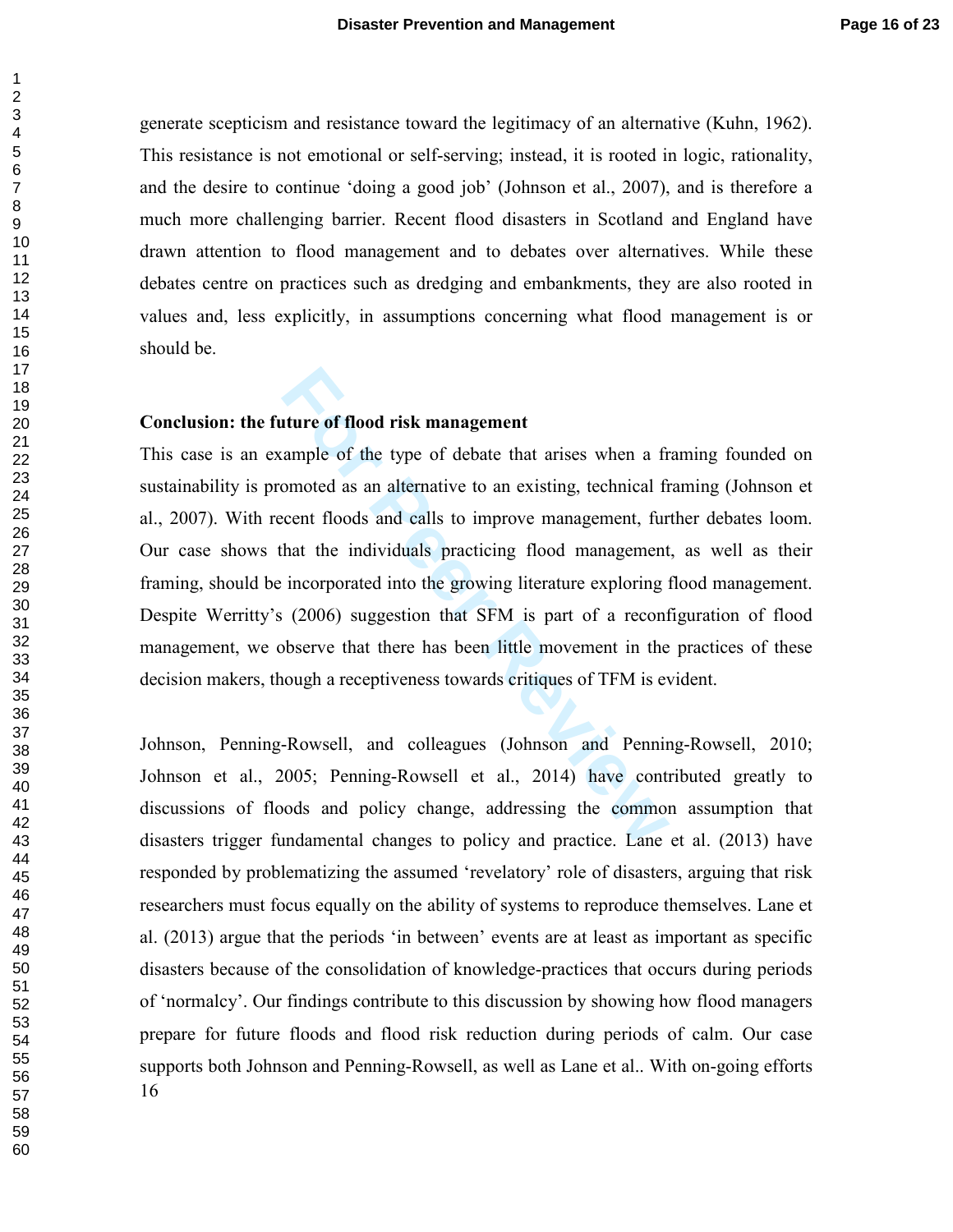to validate NFM, following the next flood disaster, the expert decision makers may have legitimised NFM; alternatively, without such 'evidence', calls for alternatives are likely to be closed-down for failing to meet expectations. In both scenarios, the centrality of the decision maker and events are critical, as are the everyday practices that shape the context in which flood events occur.

are shown in a different light: with the viability of interaction<br>is existing criteria rooted in TFM. It bears repeating that<br>TFM is evident not simply in terms of intervention<br>ankments, dams, and river straightening will Calls for SFM must overcome the persistence of an existing, though often implicit, framing (Cook et al., 2013b). With this situation in mind, calls to incorporate or refine existing practices are shown in a different light: with the viability of alternatives judged according to pre-existing criteria rooted in TFM. It bears repeating that in this case study, the persistence of TFM is evident not simply in terms of interventions and behaviour of catchments – embankments, dams, and river straightening will have a role in any flood management strategy – but through the establishment and maintenance of the criteria that determine 'what flood management is', 'how it is informed', 'how it is practiced', and 'how effectiveness is measured'. Turning to the debate over NFM, despite its outward appearance as aligned with SFM, it appears more accurately to be a reassertion of TFM using more natural interventions.

We conclude that in discussions of regulatory change pertaining to flood management, we require further accounting of the perceptions that discipline the policy-practice relationship. This is particularly important when considering the two-fold issues of rapid policy change (Johnson et al., 2005; Lane et al., 2013) and the debates that have arisen following the 2013-2014 flood events (Penning-Rowsell, 2014). It is our view that the individuals responsible for practicing flood management show how regimes affect flood management practices, but also for how practitioners currently combine flood events with everyday practices to reproduce allegiance to a technical form of flood management.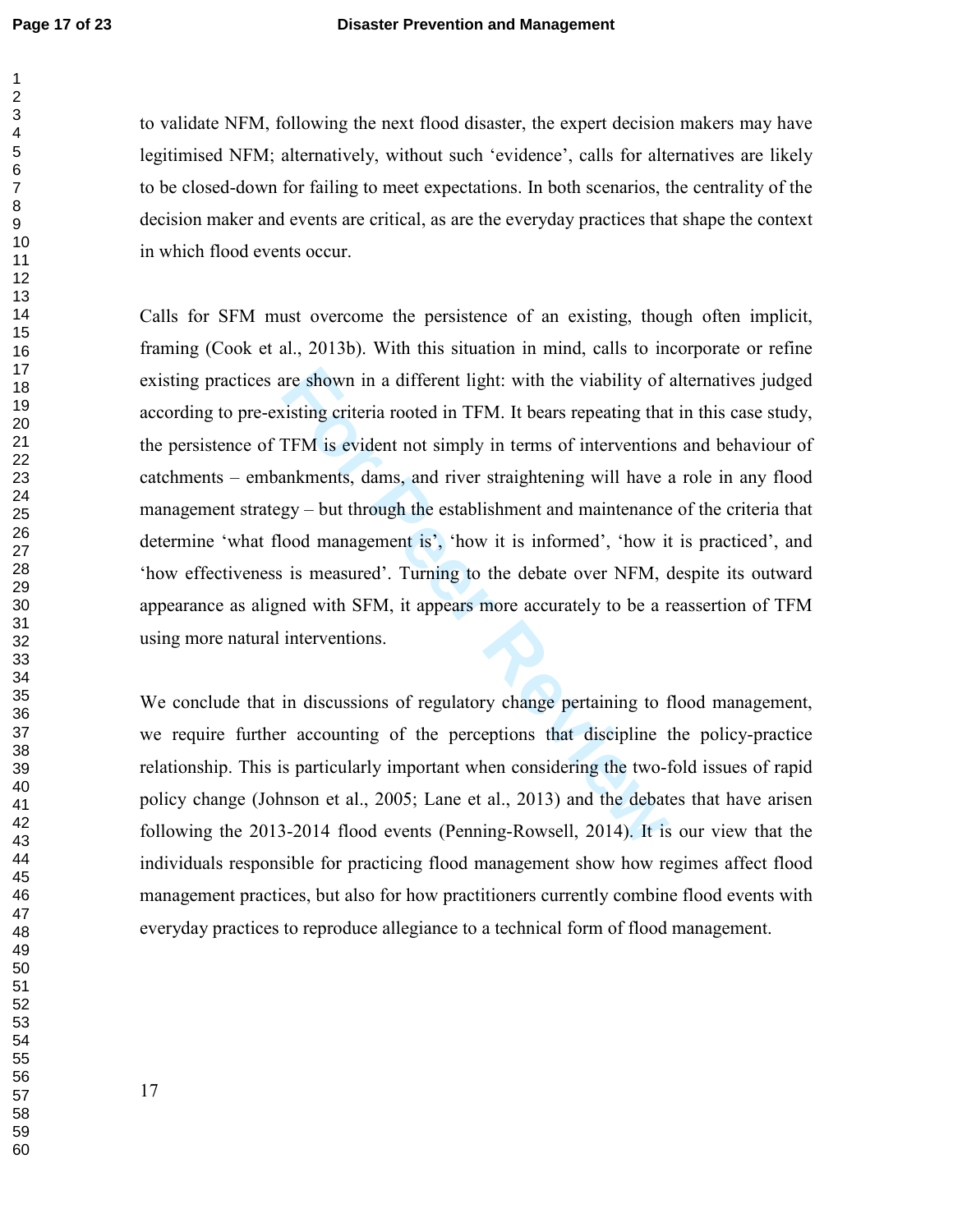#### $\overline{2}$  $\overline{7}$

#### **Acknowledgements**

The authors are indebted to the respondents who contributed to this research. Their insights were both enlightening and challenging, though any fault or misinterpretation rests with the authors. This research was funded by the UK Research Councils through the RELU programme and was also supported by Scottish Government and by assistance on the ground by Tweed Forum.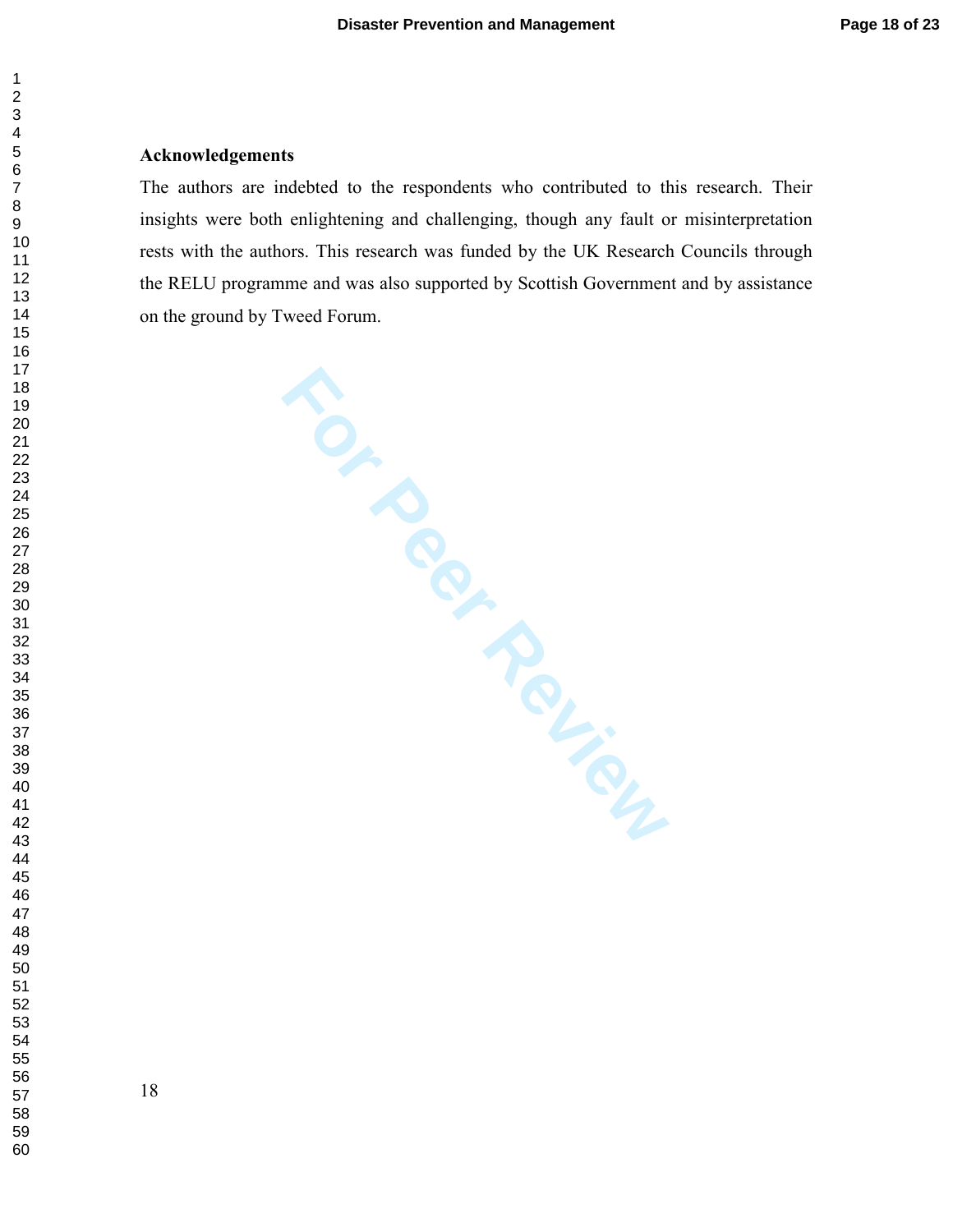#### **References**

- Acreman, M., Fisher, J., Stratford, C., Mould, D. & Mountford, J. (2007), "Hydrological science and wetland restoration: some case studies from Europe." *Hydrology and Earth System Sciences,* Vol. 11 **,** Nos 1 pp. 158-169.
- Barry, A., Born, G. & Weszkalnys, G. (2008), "Logics of interdisciplinarity." *Economy and Society,* Vol. 37 **,** Nos 1 pp. 20-49.
- Cook, B. R., Atkinson, M., Chalmers, H., Comins, L., Cooksley, S., Deans, N., Fazey, I., Fenemor, A., Kesby, M. & Litke, S. (2013a), "Interrogating participatory catchment organisations: cases from Canada, New Zealand, Scotland and the Scottish–English Borderlands." *The Geographical Journal,* Vol. 179 **,** Nos 3 pp. 234–247.
- Cook, B. R., Kesby, M., Fazey, I. & Spray, C. (2013b), "The persistence of 'normal' catchment management despite the participatory turn: Exploring the power effects of competing frames of reference." *Social Studies of Science,* Vol. 43 **,** Nos 5 pp. 754-779.
- by, M., Fazey, I. & Spray, C. (2013b), "The persinanagement despite the participatory turn: Exploring frames of reference." *Social Studies of Science*, all, T., Werritty, J., Werritty, A., Hall, J. W. & the effectiveness Dawson, R. J., Ball, T., Werritty, J., Werritty, A., Hall, J. W. & Roche, N. (2011), "Assessing the effectiveness of non-structural flood management measures in the Thames Estuary under conditions of socio-economic and environmental change." *Global Environmental Change-Human And Policy Dimensions,* Vol. 21 **,** Nos 2 pp. 628-646.
- Defra. (2004), "Making Space For Water: Developing a new Government strategy for flood and coastal erosion risk management in England: a consultative exercise". London: DEFRA.
- Defra. (2008), "Future Water: The Government's Water Strategy for England (2008).". London: UK Government.
- Donaldson, A., Lane, S., Ward, N. & Whatmore, S. (2013), "Overflowing with issues: following the political trajectories of flooding." *Environment and Planning C: Government and Policy,* Vol. 31 **,** Nos 4 pp. 603-618.
- Environment Agency. (2009), "Investing for the future: flood and coastal risk management in England: a long-term investment strategy". Bristol: Environment Agency.
- Forrester, J., Cook, B., Bracken, L., Cinderby, S. & Donaldson, A. (2015), "Combining participatory mapping with Q-methodology to map stakeholder perceptions of complex environmental problems." *Applied Geography,* Vol. 56 **,** Nos pp. 199- 208.
- Foucault, M. (1977), "*Discipline and Punish: The Birth of the Prison",* New York, Pantheon Books.
- Holstead, K., Kenyon, W., Rouillard, J., Hopkins, J. & Galán ‐Díaz, C. (2015), "Natural flood management from the farmer's perspective: criteria that affect uptake." *Journal of Flood Risk Management,* Vol. **,** Nos pp.
- Howgate, O. R. & Kenyon, W. (2009), "Community cooperation with natural flood management: a case study in the Scottish Borders." *Area,* Vol. 41 **,** Nos 3 pp. 329- 340.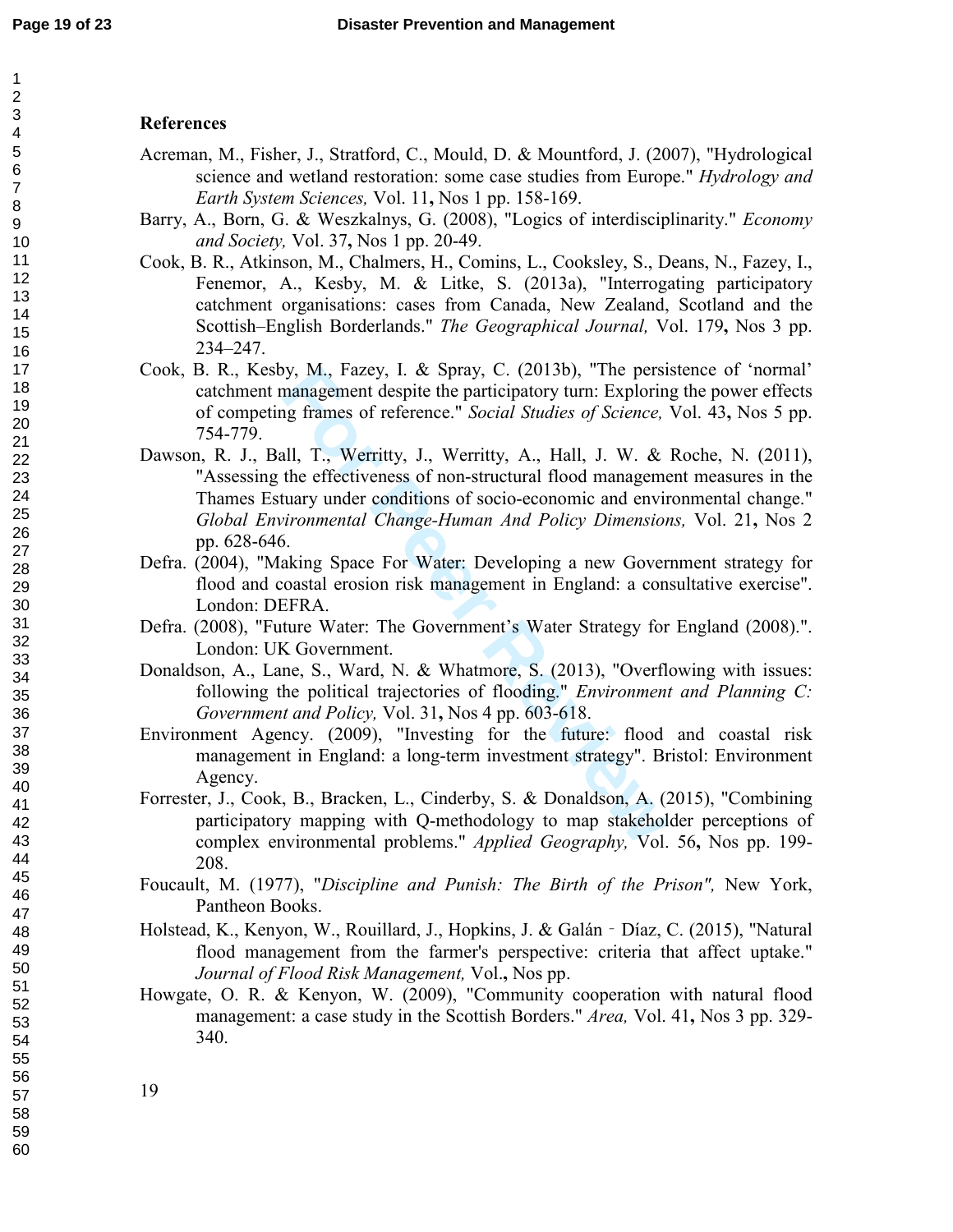- Institution of Civil Engineers. (2001), "Learning to live with waters". London: The Institution of Civil Engineers.
- Jasanoff, S. (2004), "*States of Knowledge: The Co-production of Science and the Social Order",* New York, Routledge.
- Johnson, C. & Penning-Rowsell, E. (2010), "What really determines policy? An evaluation of outcome measures for prioritising flood and coastal risk management investment in England." *Journal of Flood Risk Management,* Vol. 3 **,** Nos 1 pp. 25-32.
- Johnson, C., Penning-Rowsell, E. & Parker, D. (2007), "Natural and imposed injustices: The challenges in implementing 'fair' flood risk management policy in England." *Geographical Journal,* Vol. 173 **,** Nos pp. 374-390.
- Johnson, C. L. & Priest, S. J. (2008), "Flood risk management in England: A changing landscape of risk responsibility?" *International Journal of Water Resources Development,* Vol. 24 **,** Nos 4 pp. 513-525.
- Johnson, C. L., Tunstall, S. M. & Penning-Rowsell, E. C. (2005), "Floods as catalysts for policy change: Historical lessons from England and Wales." *International Journal of Water Resources Development,* Vol. 21 **,** Nos 4 pp. 561-575.
- Kenyon, W. (2007), "Evaluating flood risk management options in Scotland: A participant-led multi-criteria approach." *Ecological Economics,* Vol. 64 **,** Nos 1 pp. 70-81.
- Kenyon, W. & Langan, S. 2011. Understanding the opportunities and constraints for implementation of natural flood management features by farmers. Sniffer Project FRM21.
- Kesby, M. (2005), "Retheorizing empowerment-through-participation as a performance in space: Beyond tyranny to transformation." *Signs,* Vol. 30 **,** Nos 4 pp. 2037- 2065.
- Kuhn, T. S. (1962), "*The Structure of Scientific Revolutions, 3rd Ed.",* Chicago and London, University of Chicago Press.
- of risk responsibility?" *International Journal of*<br>*nt,* Vol. 24, Nos 4 pp. 513-525.<br>nstall, S. M. & Penning-Rowsell, E. C. (2005), "Flo<br>ge: Historical lessons from England and Wales." *Int*<br>*sources Development*, Vol. 21 Landstroem, C., Whatmore, S. J., Lane, S. N., Odoni, N. A., Ward, N. & Bradley, S. (2011), "Coproducing flood risk knowledge: redistributing expertise in critical 'participatory modelling'." *Environment and Planning A,* Vol. 43 **,** Nos 7 pp. 1617- 1633.
- Lane, S. N., Landstrom, C. & Whatmore, S. J. (2011a), "Imagining flood futures: Risk assessment and management in practice." *Philosophical Transactions of the Royal Society a-Mathematical Physical and Engineering Sciences,* Vol. 369 **,** Nos 1942 pp. 1784-1806.
- Lane, S. N., November, V., Landström, C. & Whatmore, S. (2013), "Explaining rapid transitions in the practice of flood risk management." *Annals of the Association of American Geographers,* Vol. 103 **,** Nos 2 pp. 330-342.
- Lane, S. N., Odoni, N., Landstrom, C., Whatmore, S. J., Ward, N. & Bradley, S. (2011b), "Doing flood risk science differently: an experiment in radical scientific method." *Transactions of the Institute of British Geographers,* Vol. 36 **,** Nos 1 pp. 15-36.
- O'connell, E., Ewen, J., O'donnell, G. & Quinn, P. (2007), "Is there a link between agricultural land-use management and flooding?" *Hydrology and Earth System Sciences,* Vol. 11 **,** Nos 1 pp. 96-107.

 $\mathbf{1}$  $\overline{2}$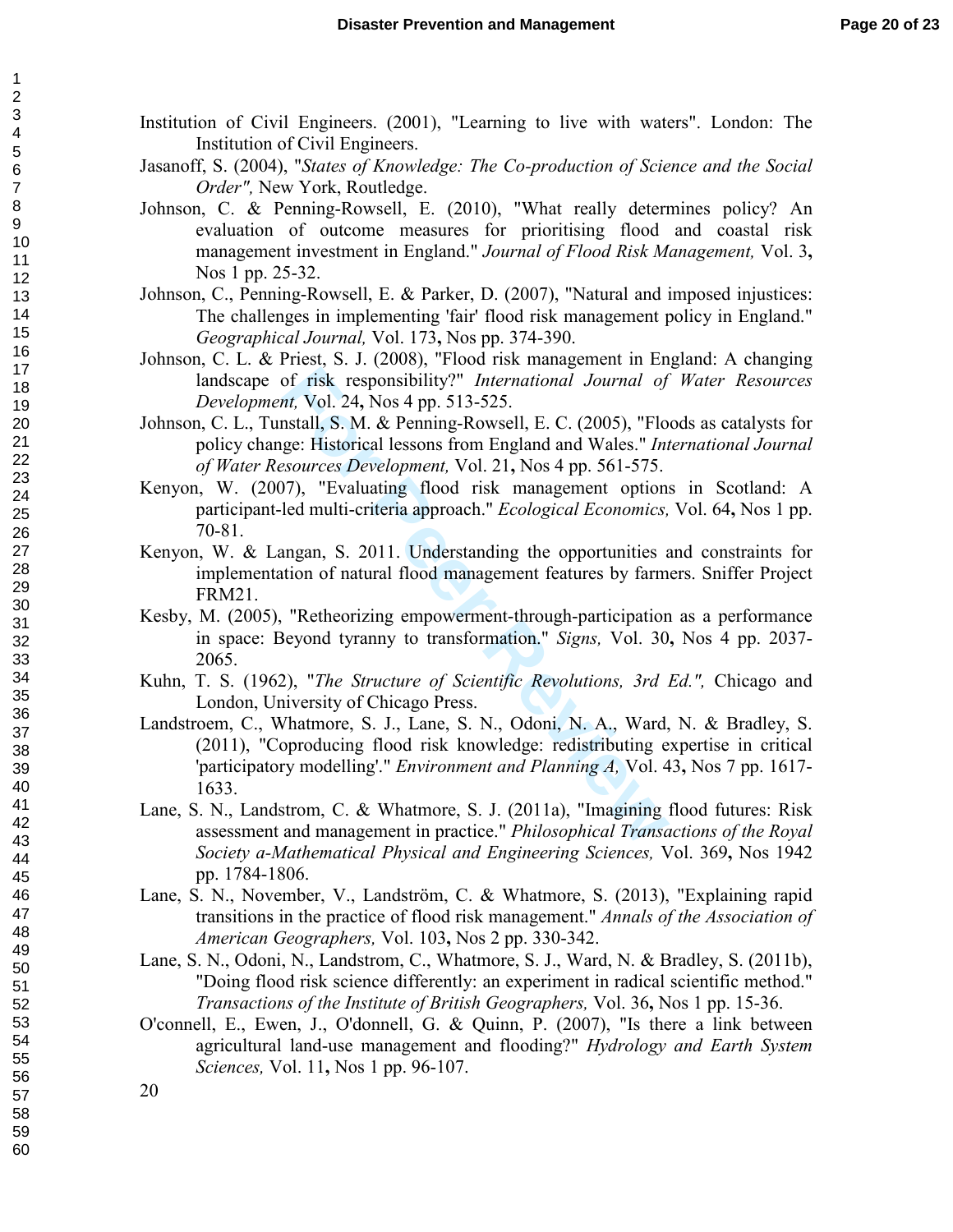$\mathbf{1}$  $\overline{2}$ 3  $\overline{\mathbf{4}}$ 5  $\,6$  $\boldsymbol{7}$  $\bf 8$  $\boldsymbol{9}$ 

| Parker, D. J. (1995), "Floodplain development in England and Wales." Applied<br>Geography, Vol. 15, Nos 4 pp. 341-363.<br>Pattison, I. & Lane, S. N. (2011), "The link between land-use management and fluvial<br>flood risk: A chaotic conception?" Progress in Physical Geography, Vol. 36, Nos<br>1 pp. 72-92.<br>Penning-Rowsell, E. C. (2014), "The 2013/14 floods: what do they tell us about overall<br>flood risk in England and Wales." Circulation, Vol. 121, Nos pp. 1-3.<br>Penning-Rowsell, E. C., Priest, S. & Johnson, C. (2014), "The evolution of UK flood<br>insurance: incremental change over six decades." International Journal of Water<br>Resources Development, Vol., Nos ahead-of-print pp. 1-20.<br>Pescott, O. & Wentworth, J. (2011), "POSTNOTE 396: Natural Flood Management".<br>London: The Parliamentary Office of Science & Technology.<br>Pitt, M. 2008. Cabinet Office Pitt Review: Learning lessons from the 2007 floods.<br>London: Government of UK.<br>Purseglove, J. (2015), "Taming the Flood: Rivers, Wetlands and the Centuries-Old Battle<br>Against Flooding", Harper Collins.<br>Pyle, K. & Wentworth, J. (2014), "POSTNOTE 484: Catchment-Wide Flood<br>Management", London, Houses of Parliament.<br>Rouillard, J., Heal, K., Ball, T. & Reeves, A. (2013), "Policy integration for adaptive<br>water governance: Learning from Scotland's experience." Environmental Science<br>& Policy, Vol. 33, Nos pp. 378-387.<br>Rouillard, J. J., Ball, T., Heal, K. V. & Reeves, A. D. (2015), "Policy implementation of<br>catchment-scale flood risk management: learning from Scotland and England."<br>Environmental Science & Policy, Vol. 50, Nos pp. 155-165.<br>Scottish Executive. (2009), "Flood Risk Management (Scotland) Act 2009". Edinburgh:<br>Scottish Executive.<br>Scottish Government. (2011), "The Flood Risk Management (Scotland) Act: Delivering<br>Sustainable Flood Risk Management - a consultation". Edinburgh: Scottish<br>Government.<br>Smith, K. & Ward, R. C. (1998), "Floods : physical processes and human impacts". New<br>York: Wiley.<br>Spray, C., Ball, T. & Rouillard, J. (2009), "Bridging the water law, policy, science<br>interface: flood risk management in Scotland." Journal of Water Law, Vol. 20,<br>Nos 2-3 pp. 165-174.<br>Tobin, G. A. (1995), "The Levee Love Affair - A stormy relationship." Water Resources<br><i>Bulletin, Vol. 31, Nos 3 pp. 359-367.</i><br>Waylen, K. A., Blackstock, K. L. & Holstead, K. L. (2015), "How does legacy create<br>sticking points for environmental management? Insights from challenges to<br>implementation of the ecosystem approach." Ecology and Society, Vol. 20, Nos 2<br>pp. 21.<br>Weinberg, A. M. (1967), "Can technology replace social engineering?" American<br>Behavioral Scientist, Vol. 10, Nos 9 pp. 7-7.<br>21 | Pardoe, J., Penning-Rowsell, E. & Tunstall, S. (2011), "Floodplain conflicts: regulation<br>and negotiation." Natural Hazards And Earth System Sciences, Vol. 11, Nos 10<br>pp. 2889-2902. |  |
|-------------------------------------------------------------------------------------------------------------------------------------------------------------------------------------------------------------------------------------------------------------------------------------------------------------------------------------------------------------------------------------------------------------------------------------------------------------------------------------------------------------------------------------------------------------------------------------------------------------------------------------------------------------------------------------------------------------------------------------------------------------------------------------------------------------------------------------------------------------------------------------------------------------------------------------------------------------------------------------------------------------------------------------------------------------------------------------------------------------------------------------------------------------------------------------------------------------------------------------------------------------------------------------------------------------------------------------------------------------------------------------------------------------------------------------------------------------------------------------------------------------------------------------------------------------------------------------------------------------------------------------------------------------------------------------------------------------------------------------------------------------------------------------------------------------------------------------------------------------------------------------------------------------------------------------------------------------------------------------------------------------------------------------------------------------------------------------------------------------------------------------------------------------------------------------------------------------------------------------------------------------------------------------------------------------------------------------------------------------------------------------------------------------------------------------------------------------------------------------------------------------------------------------------------------------------------------------------------------------------------------------------------------------------------------------------------------------------------------------------------------------------------------------------------------------------------------------------------------------------------|--------------------------------------------------------------------------------------------------------------------------------------------------------------------------------------------|--|
|                                                                                                                                                                                                                                                                                                                                                                                                                                                                                                                                                                                                                                                                                                                                                                                                                                                                                                                                                                                                                                                                                                                                                                                                                                                                                                                                                                                                                                                                                                                                                                                                                                                                                                                                                                                                                                                                                                                                                                                                                                                                                                                                                                                                                                                                                                                                                                                                                                                                                                                                                                                                                                                                                                                                                                                                                                                                         |                                                                                                                                                                                            |  |
|                                                                                                                                                                                                                                                                                                                                                                                                                                                                                                                                                                                                                                                                                                                                                                                                                                                                                                                                                                                                                                                                                                                                                                                                                                                                                                                                                                                                                                                                                                                                                                                                                                                                                                                                                                                                                                                                                                                                                                                                                                                                                                                                                                                                                                                                                                                                                                                                                                                                                                                                                                                                                                                                                                                                                                                                                                                                         |                                                                                                                                                                                            |  |
|                                                                                                                                                                                                                                                                                                                                                                                                                                                                                                                                                                                                                                                                                                                                                                                                                                                                                                                                                                                                                                                                                                                                                                                                                                                                                                                                                                                                                                                                                                                                                                                                                                                                                                                                                                                                                                                                                                                                                                                                                                                                                                                                                                                                                                                                                                                                                                                                                                                                                                                                                                                                                                                                                                                                                                                                                                                                         |                                                                                                                                                                                            |  |
|                                                                                                                                                                                                                                                                                                                                                                                                                                                                                                                                                                                                                                                                                                                                                                                                                                                                                                                                                                                                                                                                                                                                                                                                                                                                                                                                                                                                                                                                                                                                                                                                                                                                                                                                                                                                                                                                                                                                                                                                                                                                                                                                                                                                                                                                                                                                                                                                                                                                                                                                                                                                                                                                                                                                                                                                                                                                         |                                                                                                                                                                                            |  |
|                                                                                                                                                                                                                                                                                                                                                                                                                                                                                                                                                                                                                                                                                                                                                                                                                                                                                                                                                                                                                                                                                                                                                                                                                                                                                                                                                                                                                                                                                                                                                                                                                                                                                                                                                                                                                                                                                                                                                                                                                                                                                                                                                                                                                                                                                                                                                                                                                                                                                                                                                                                                                                                                                                                                                                                                                                                                         |                                                                                                                                                                                            |  |
|                                                                                                                                                                                                                                                                                                                                                                                                                                                                                                                                                                                                                                                                                                                                                                                                                                                                                                                                                                                                                                                                                                                                                                                                                                                                                                                                                                                                                                                                                                                                                                                                                                                                                                                                                                                                                                                                                                                                                                                                                                                                                                                                                                                                                                                                                                                                                                                                                                                                                                                                                                                                                                                                                                                                                                                                                                                                         |                                                                                                                                                                                            |  |
|                                                                                                                                                                                                                                                                                                                                                                                                                                                                                                                                                                                                                                                                                                                                                                                                                                                                                                                                                                                                                                                                                                                                                                                                                                                                                                                                                                                                                                                                                                                                                                                                                                                                                                                                                                                                                                                                                                                                                                                                                                                                                                                                                                                                                                                                                                                                                                                                                                                                                                                                                                                                                                                                                                                                                                                                                                                                         |                                                                                                                                                                                            |  |
|                                                                                                                                                                                                                                                                                                                                                                                                                                                                                                                                                                                                                                                                                                                                                                                                                                                                                                                                                                                                                                                                                                                                                                                                                                                                                                                                                                                                                                                                                                                                                                                                                                                                                                                                                                                                                                                                                                                                                                                                                                                                                                                                                                                                                                                                                                                                                                                                                                                                                                                                                                                                                                                                                                                                                                                                                                                                         |                                                                                                                                                                                            |  |
|                                                                                                                                                                                                                                                                                                                                                                                                                                                                                                                                                                                                                                                                                                                                                                                                                                                                                                                                                                                                                                                                                                                                                                                                                                                                                                                                                                                                                                                                                                                                                                                                                                                                                                                                                                                                                                                                                                                                                                                                                                                                                                                                                                                                                                                                                                                                                                                                                                                                                                                                                                                                                                                                                                                                                                                                                                                                         |                                                                                                                                                                                            |  |
|                                                                                                                                                                                                                                                                                                                                                                                                                                                                                                                                                                                                                                                                                                                                                                                                                                                                                                                                                                                                                                                                                                                                                                                                                                                                                                                                                                                                                                                                                                                                                                                                                                                                                                                                                                                                                                                                                                                                                                                                                                                                                                                                                                                                                                                                                                                                                                                                                                                                                                                                                                                                                                                                                                                                                                                                                                                                         |                                                                                                                                                                                            |  |
|                                                                                                                                                                                                                                                                                                                                                                                                                                                                                                                                                                                                                                                                                                                                                                                                                                                                                                                                                                                                                                                                                                                                                                                                                                                                                                                                                                                                                                                                                                                                                                                                                                                                                                                                                                                                                                                                                                                                                                                                                                                                                                                                                                                                                                                                                                                                                                                                                                                                                                                                                                                                                                                                                                                                                                                                                                                                         |                                                                                                                                                                                            |  |
|                                                                                                                                                                                                                                                                                                                                                                                                                                                                                                                                                                                                                                                                                                                                                                                                                                                                                                                                                                                                                                                                                                                                                                                                                                                                                                                                                                                                                                                                                                                                                                                                                                                                                                                                                                                                                                                                                                                                                                                                                                                                                                                                                                                                                                                                                                                                                                                                                                                                                                                                                                                                                                                                                                                                                                                                                                                                         |                                                                                                                                                                                            |  |
|                                                                                                                                                                                                                                                                                                                                                                                                                                                                                                                                                                                                                                                                                                                                                                                                                                                                                                                                                                                                                                                                                                                                                                                                                                                                                                                                                                                                                                                                                                                                                                                                                                                                                                                                                                                                                                                                                                                                                                                                                                                                                                                                                                                                                                                                                                                                                                                                                                                                                                                                                                                                                                                                                                                                                                                                                                                                         |                                                                                                                                                                                            |  |
|                                                                                                                                                                                                                                                                                                                                                                                                                                                                                                                                                                                                                                                                                                                                                                                                                                                                                                                                                                                                                                                                                                                                                                                                                                                                                                                                                                                                                                                                                                                                                                                                                                                                                                                                                                                                                                                                                                                                                                                                                                                                                                                                                                                                                                                                                                                                                                                                                                                                                                                                                                                                                                                                                                                                                                                                                                                                         |                                                                                                                                                                                            |  |
|                                                                                                                                                                                                                                                                                                                                                                                                                                                                                                                                                                                                                                                                                                                                                                                                                                                                                                                                                                                                                                                                                                                                                                                                                                                                                                                                                                                                                                                                                                                                                                                                                                                                                                                                                                                                                                                                                                                                                                                                                                                                                                                                                                                                                                                                                                                                                                                                                                                                                                                                                                                                                                                                                                                                                                                                                                                                         |                                                                                                                                                                                            |  |
|                                                                                                                                                                                                                                                                                                                                                                                                                                                                                                                                                                                                                                                                                                                                                                                                                                                                                                                                                                                                                                                                                                                                                                                                                                                                                                                                                                                                                                                                                                                                                                                                                                                                                                                                                                                                                                                                                                                                                                                                                                                                                                                                                                                                                                                                                                                                                                                                                                                                                                                                                                                                                                                                                                                                                                                                                                                                         |                                                                                                                                                                                            |  |
|                                                                                                                                                                                                                                                                                                                                                                                                                                                                                                                                                                                                                                                                                                                                                                                                                                                                                                                                                                                                                                                                                                                                                                                                                                                                                                                                                                                                                                                                                                                                                                                                                                                                                                                                                                                                                                                                                                                                                                                                                                                                                                                                                                                                                                                                                                                                                                                                                                                                                                                                                                                                                                                                                                                                                                                                                                                                         |                                                                                                                                                                                            |  |
|                                                                                                                                                                                                                                                                                                                                                                                                                                                                                                                                                                                                                                                                                                                                                                                                                                                                                                                                                                                                                                                                                                                                                                                                                                                                                                                                                                                                                                                                                                                                                                                                                                                                                                                                                                                                                                                                                                                                                                                                                                                                                                                                                                                                                                                                                                                                                                                                                                                                                                                                                                                                                                                                                                                                                                                                                                                                         |                                                                                                                                                                                            |  |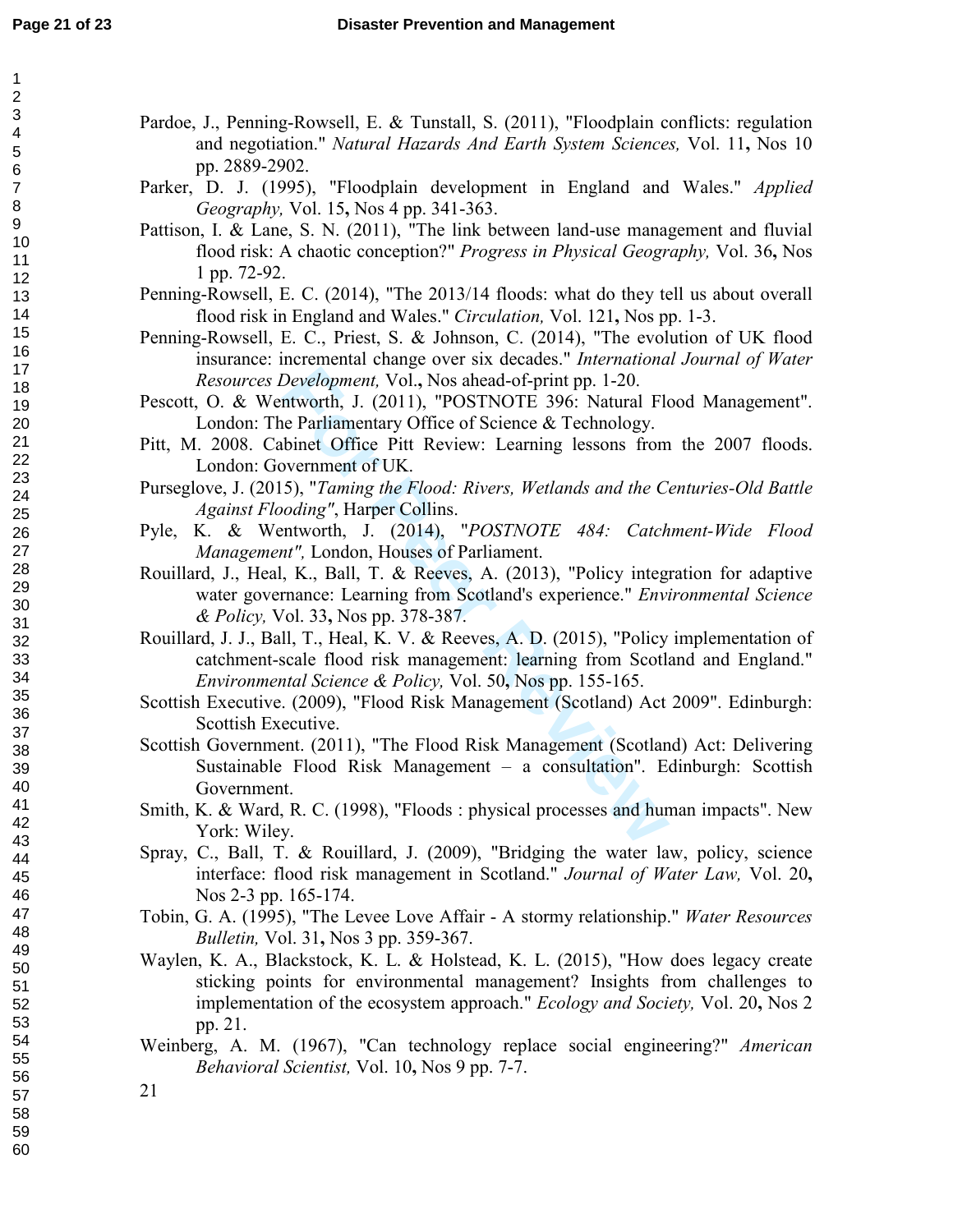- Werritty, A. (2006), "Sustainable flood management: oxymoron or new paradigm?" *Area,* Vol. 38 **,** Nos 1 pp. 16-23.
- Werritty, A. & Chatterton, J. (2004), "Foresight Future Flooding Scotland". London: Office of Science and Technology.
- Wescoat, J. L. & White, G. F. (2003), "*Water for life : water management and environmental policy",* Cambridge, Cambridge University Press
- Whatmore, S. (2002), "*Hybrid geographies: natures, cultures, spaces",* Thousand Oaks, CA, Sage.
- White, G. F. (1945), "Human adjustments to floods a geographical approach to the flood problem in the United States". *In:* Kates, R. W. & Burton, I. (eds.) *Geography, Resources, and Environment: selected writings of Gilbert F. White (Volume 1).* Chicago: The University of Chicago.
- Wwf 2007a. Flood Planner: a manual for the natural management of river floods. Dunkeld: WWF Scotland.

Wwf 2007b. Slowing the flow. Dunkeld: WWF Scotland.

<sup>1</sup> Given the concentration of power and influence, for this analysis, names and identifying

references have been removed.

 $\overline{a}$